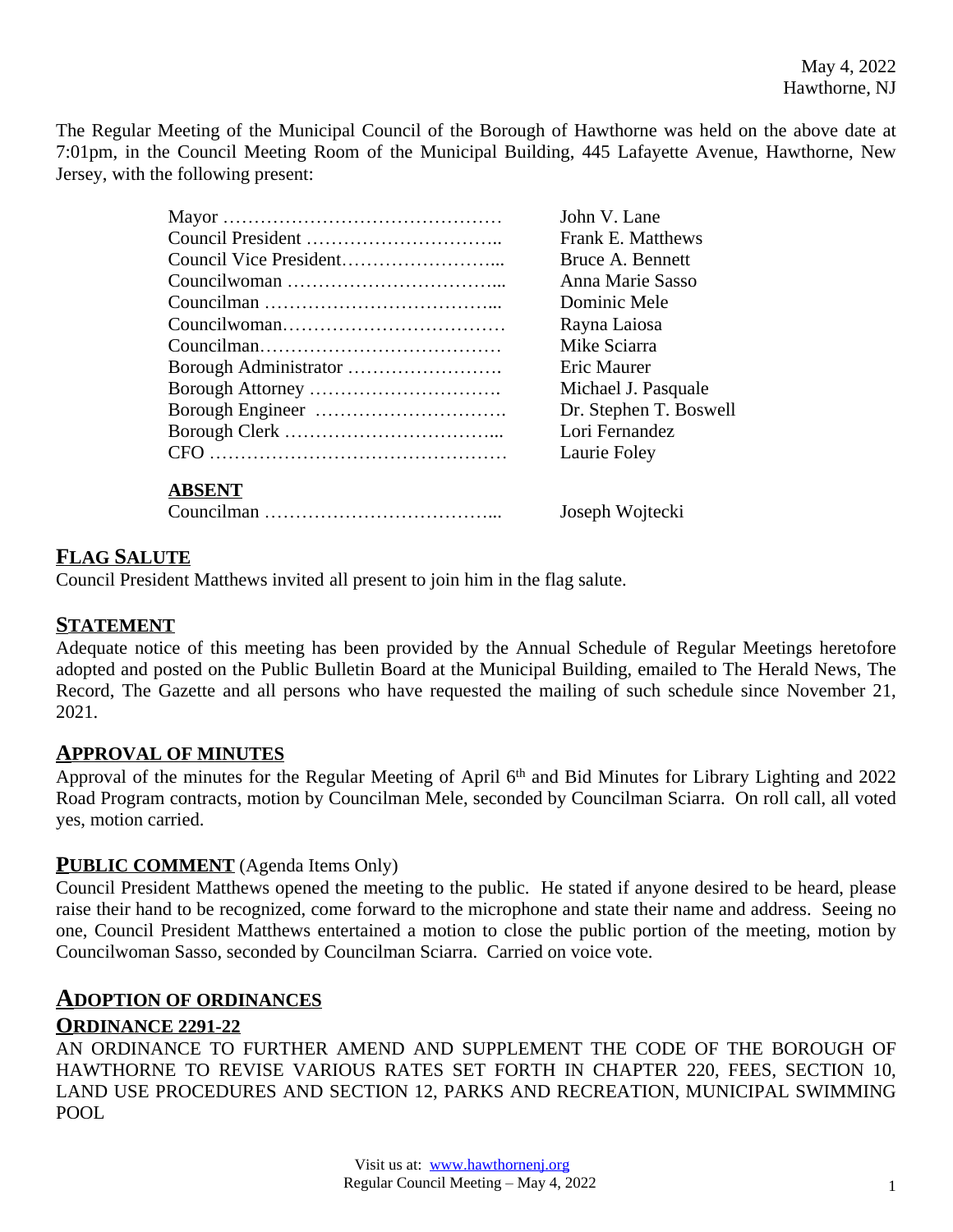## BE IT ORDAINED by the Municipal Council of the Borough of Hawthorne, in the County of Passaic and State of New Jersey, that:

Section 1. Chapter 220, FEES, of the Code of the Borough of Hawthorne, shall be and hereby is revised, amended and supplemented by modification of the various fees provided therein so that the same shall read as follows:

## 220-1 SCHEDULE OF FEES

The following schedule of fees is hereby established with respect to licenses, permits and activities required or regulated under the provisions of various chapters of the code of the Borough of Hawthorne. Applications for and the issuance of such licenses and permits shall be subject to the provisions of the specific chapter of the Code that is indicated for each type of license or permit. The business, activity or operation for which the license or permit is required shall be subject to all regulations set forth in the chapter to which reference is made.

Chapter of Code

Section 220-10. Ch 293, Land Use Procedures

The portion of Section 293-10 reading Escrow Deposit, shall be repealed and replaced, with all other portions of the said Chapter to remain, the section pertaining to Escrow Deposits to read as follows:

Technical Review Escrow Deposit.

- 1. In addition to the filing fees or any other fees required in this Section, an applicant shall file with the Administrative Officer an escrow deposit fee of adequate funds to cover the costs of professional services in connection with the review of an application for development by planners, engineers, attorneys and other professional and/or experts whose services are deemed necessary with respect to processing the application by the approving authority in order to assure compliance with the provisions of this chapter. Technical review fees shall be calculated in accordance with the actual time required for review at rates set forth in a schedule of professional fees established each year by resolution of the Planning Board maintained in the office of the Borough Clerk and Administrative Officer for public inspection. The administration of technical review escrow deposits and payments made to professionals from said deposits shall be in accordance with the provisions of N.J.S.A. 40:55D-53.1 and Section 13 of P.L. 1991, c. 256.
- 2. At the time of filing an application for development, the applicant shall pay to the Borough an initial deposit for technical review fees in accordance with this Chapter and as set forth in Chapter 293, Land Use Procedures. The amount shown represents only the initial deposit. An applicant will be required to deposit additional funds when professional costs necessitate. In addition, deposit of escrow amounts may be required even when an initial deposit is not required if professional services become warranted. The amount of such fees shall be determined by the Administrative Officer and may include, but are not necessarily limited to, the following:
	- a. Pre-application conferences.
	- b. Planning Board meetings.
	- c. Special meetings and other extraordinary services required by an application.
- 3. An application shall not be deemed complete until the application fee and initial escrow deposit have been paid. In the event a project is of a nature that is not expressly included in one of the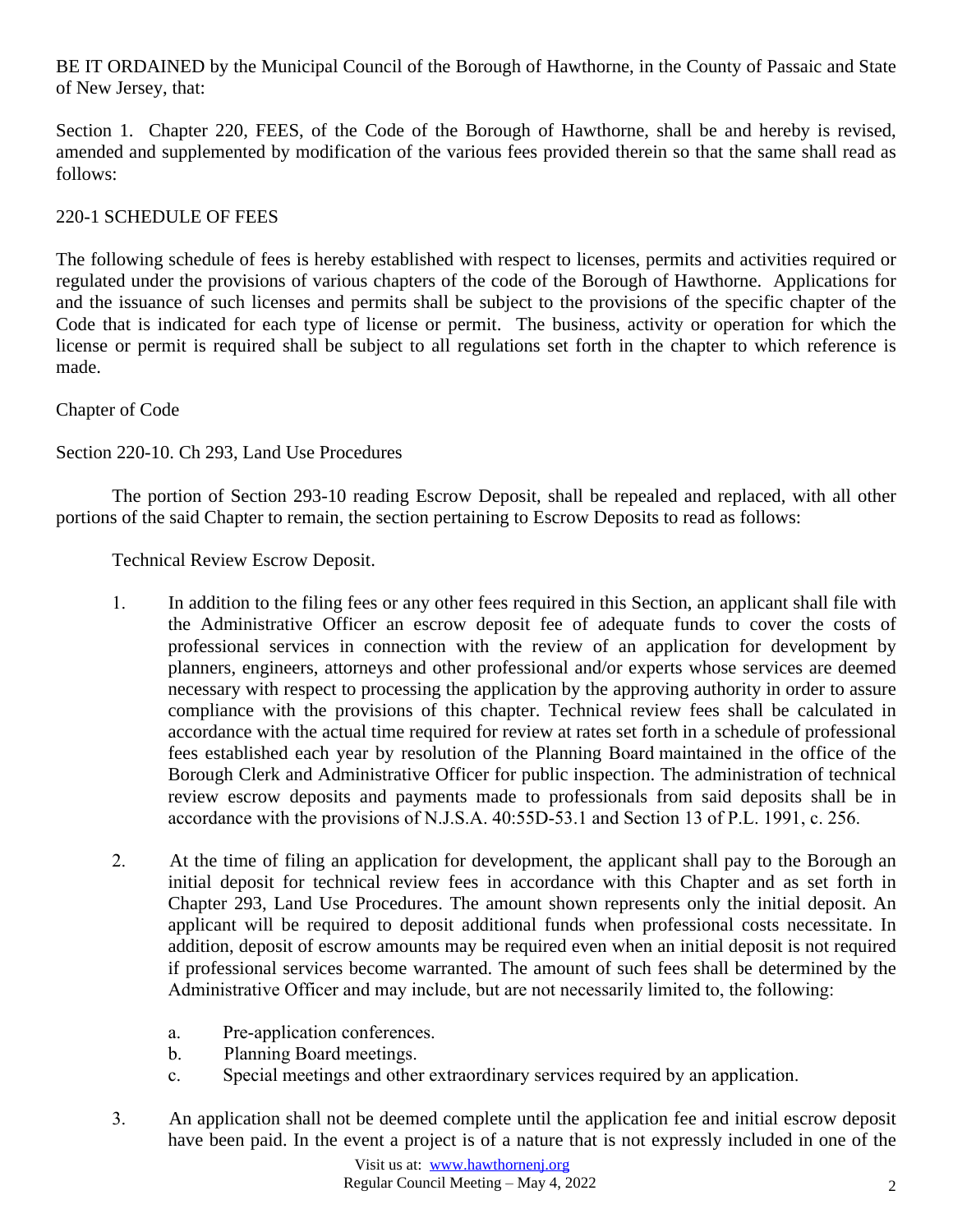categories in the Chapter, the amount of the fee and deposit shall be determined by the Administrative Officer applying the standard applicable to other applications most closely resembling the project. Also, additional funds may be required when the original amount is depleted by sixty percent (60%) or more and the application is still in process. The additional amount shall be determined by the Administrative Officer.

Section 220-12. Ch. 350, Parks and Recreation

- B. Swimming Pools.
	- (1) Admission to public pools.
		- (a) Season badge, adults, full season: \$120. (1) After July 31: \$60
		- (b) Season badge, youth, (12 to 18), full season: \$110 (1) After July 31: \$55
		- (c) Season badge, junior, (3 to 11), full season: \$95 (1) After July 31: \$50
		- (d) Season badge, family no more than two persons age 21 or older and no more than four under 21, as defined in Chapter 350), full season: \$350
			- (1) After July 31: \$175
			- (2) Each additional child in family (youth or junior): \$45.
				- (a) After July 31: \$25
		- (e) Infants under three years of age: free
		- (f) Senior citizens, 65 or older: free
		- (g) Health Aide (adult, nonresident): \$120 (1) After July 31: \$60
		- (h) Day Pass, resident, all ages: \$15
		- (i) Guest Pass (nonresident accompanied by resident):
			- (1) One day: \$15
			- (2) Saturday, Sunday or Holiday: \$20.
			- (3) Ten day: \$120
			- (4) Season, sponsored and accompanied by resident: same rate as individual membership dependent upon age
		- (j) Lost badge replacement: \$5.
		- (k) Swimming Lessons: \$60.
		- (l) Active Hawthorne Volunteer Firefighter or Ambulance Corps Member Individual Member: free

Reduction in payment for family pass: Subtract \$120

- (m) Family of Resident on Active Military Duty (Family includes spouse and dependent children)
	- (1) Family \$180 (\$90 after July 31)
	- (2) Individual:
		- a. Adult \$60 (\$30 after July 31)
		- b. Youth \$50 (\$25 after July 31)
		- c. Child \$45 (\$25 after July 31)
- (n) The charge for day passes in subsection (h) and one-day guest passes in subsection (i) shall be at half cost when admission to the pool is on or after 4:30 p.m.

Section 2. All other parts or provisions of Chapter 220 of the Code of the Borough of Hawthorne or any other ordinance or regulation not specifically amended by this Ordinance shall remain in full force and effect.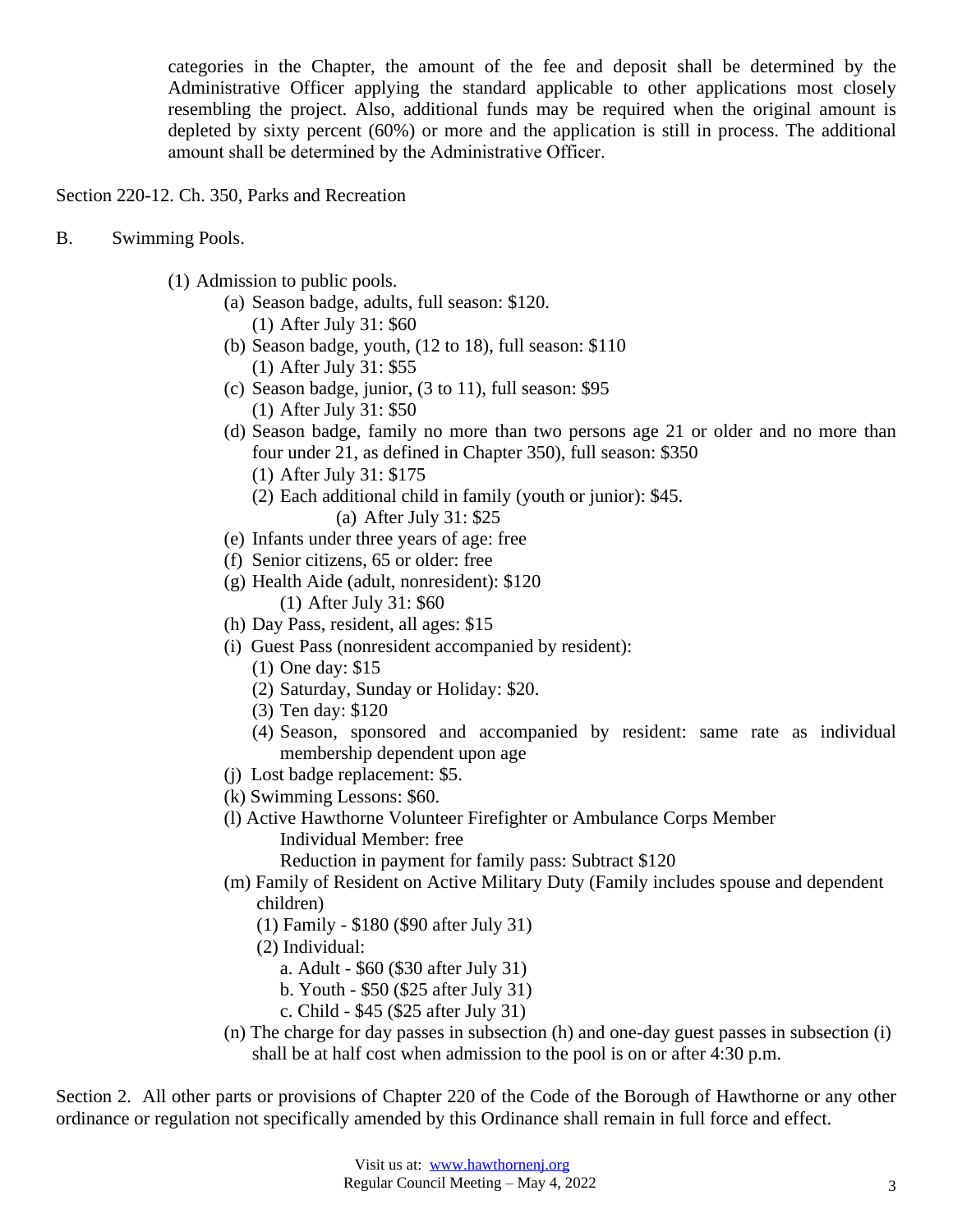Section 3. This Ordinance shall take effect twenty (20) days after final adoption and publication as provided by law.

Council President Matthews opened the meeting to the public. He stated if anyone desired to be heard regarding this Ordinance, please raise your hand to be recognized, come forward to the microphone and state your name and address. Seeing none, Council President Matthews entertained a motion that the public hearing on this Ordinance be closed and that it be resolved that this ordinance was posted on the bulletin board on which public notices are customarily posted, published in The Record and made available on the borough website. Copies of said ordinance were made available to the general public. Now, therefore, be it resolved that this ordinance be adopted and the Clerk is authorized to advertise the same according to law, motion by Council Vice President Bennett, seconded by Councilman Sciarra. On roll call, all voted yes, motion carried.

## **BUDGET ORDINANCE 2292-22**

2022 MUNICIPAL BUDGET APPROPRIATION LIMITS AND TO ESTABLISH A CAP BANK PURSUANT TO N.J.S.A. 40A:4-45.14

WHEREAS, the Local Government Cap Law, N.J.S.A. 40A:4-45.1 et.seq., provides that in the preparation of its annual budget, a municipality shall limit any increase in said final budget appropriations to 2.50% unless authorized by ordinance to increase it to 3.5% over the previous year's final appropriations; and,

WHEREAS, a municipality may, by ordinance, bank the difference between its final budget appropriations and the 3.5% increase authorized by this ordinance when said difference is not appropriated as part of the final budget; and,

WHEREAS, the Borough Council of the Borough of Hawthorne, County of Passaic, hereby determines that this difference in the amount of \$161,324.80 that is not appropriated as part of the final 2022 budget shall be retained as an exception to the final appropriations in either of the next two succeeding years.

NOW THEREFORE BE IT ORDAINED, that any amount authorized herein above that is not appropriated as part of the final budget shall be retained as an exception to final appropriation in either of the next two succeeding years; and,

BE IT FURTHER ORDAINED, that a certified copy of this ordinance as introduced be filed with the Director of the Division of Local Government Services within 5 days of introduction; and

BE IT FURTHER ORDAINED, that a certified copy of this ordinance upon adoption, with the recorded vote included thereon, be filed with said Director within 5 days after such adoption.

Council President Matthews opened the meeting to the public. He stated if anyone desired to be heard regarding this Ordinance, please raise your hand to be recognized, come forward to the microphone and state your name and address. Seeing none, Council President Matthews entertained a motion that the public hearing on this Ordinance be closed and that it be resolved that this ordinance was posted on the bulletin board on which public notices are customarily posted, published in The Record and made available on the borough website. Copies of said ordinance were made available to the general public. Now, therefore, be it resolved that this ordinance be adopted and the Clerk is authorized to advertise the same according to law, motion by Councilman Mele, seconded by Councilwoman Laiosa. On roll call, all voted yes, motion carried.

# **BUDGET RESOLUTIONS BR 04-22 Introduced by Councilman Mele**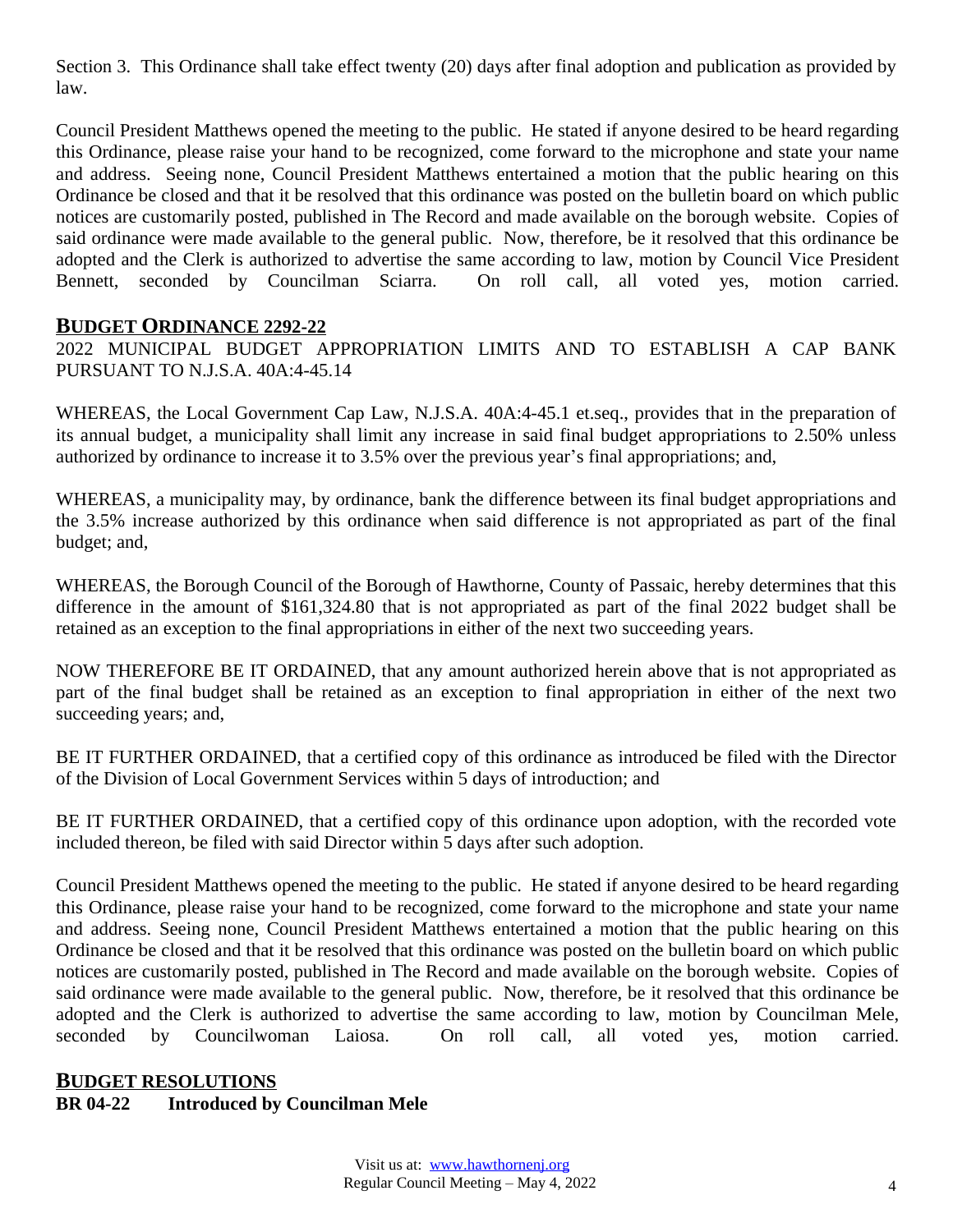WHEREAS, the Municipal Council of the Borough of Hawthorne determines that a complete copy of the Municipal Budget of the Borough of Hawthorne for the year 2022 has been made available for public inspection and has been made available to each person upon request at least one week prior to the date set for a hearing as to the Municipal Budget in accordance with NJSA 40A: 4-8;

NOW THEREFORE, BE IT RESOLVED, by the Municipal Council that it does authorize adoption of the Municipal Budget by reading of title, the statutory requirements set forth above having been met.

Council President Matthews entertained a motion to approve BR 04-22, motion by Councilman Mele, seconded by Councilwoman Laiosa. On roll call, all voted yes, motion carried.

# **PUBLIC HEARING OF THE 2022 MUNICIPAL BUDGET**

Council President Matthews opened the meeting to the public. He stated if anyone desired to be heard on the 2022 Municipal Budget of the Borough of Hawthorne to please come forward to the microphone and state your name for the record. Seeing none, Council President Matthews entertained a motion to close the public hearing on the 2022 Municipal Budget, motion by Council Vice President Bennett, seconded by Councilwoman Laiosa. On roll call, all voted yes, motion carried.

### **BR 05-22 Introduced by Councilman Sciarra**

Borough Administrator Maurer explained the resolution was added to the agenda to amend the 2022 Budget prior to adoption due to a crumbling wall in the pump room at the municipal pool that was observed by the DPW in preparation for the opening of the pool. Necessary repairs are required in order to open the pool at a cost of up to \$40,000, funds which did not exist in the budget as introduced. This amendment to the budget would provide those funds. Funding the work with surplus eliminates the need for any further increase in the tax levy and rate. Because this amendment does not meet the threshold set by state law, no advertisement of this amendment is necessary prior to adoption of the budget.

Councilman Mele asked how a contractor is found so quickly to do the work. It was noted that Steve Boswell makes a call.

WHEREAS, the local municipal budget for the year 2022 was approved on the 6th day of April, 2022 and

WHEREAS, the public hearing on said budget has been held as advertised, and

WHEREAS, it is desired to amend said approved budget, now

THEREFORE, BE IT RESOLVED, by the Borough Council of the Borough of Hawthorne, County of Passaic, that the following amendments to the approved budget of 2022 be made:

| <b>Anticipated Revenues:</b>        | <b>FROM</b>    | <b>TO</b>      |
|-------------------------------------|----------------|----------------|
| 1. Surplus Anticipated              | \$3,309,551.00 | \$3,349,551.00 |
| <b>Total Surplus Anticipated</b>    | 3,309,551.00   | 3,349,551.00   |
| Summary of Revenues:                |                |                |
| 1. Surplus Anticipated (Sheet #4,1) | 3,309,551.00   | 3,349,551.00   |
| 5. Subtotal General Revenues        | 9,828,232.05   | 9,868,232.05   |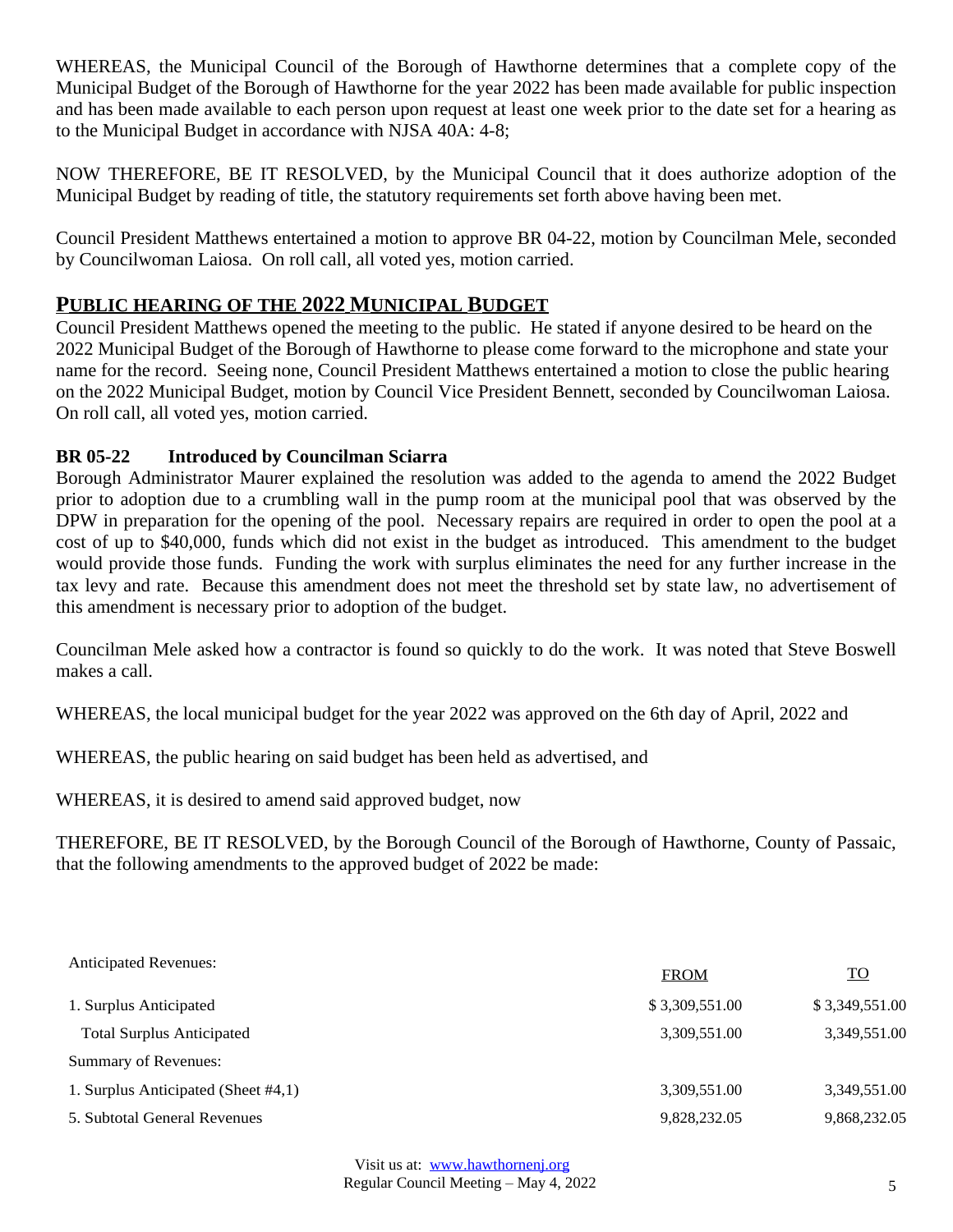| Total Amount to be Raised by Taxation for Support of Municipal Budget                                                    | 17,014,541.13                   | 17,014,541.13                   |
|--------------------------------------------------------------------------------------------------------------------------|---------------------------------|---------------------------------|
| 7. Total General Revenues                                                                                                | 26,842,773.18                   | 26,882,773.18                   |
| 8. General Appropriations:                                                                                               |                                 |                                 |
| (C) Capital Improvements - Excluded From "CAPS"<br><b>Municipal Pool Repairs</b>                                         | 0.00                            | 40,000.00                       |
| <b>Total Capital Improvements</b>                                                                                        | 2,885,000.00                    | 2,925,000.00                    |
| (H-2) Total General Appropriations for Municipal Purposes Excluded                                                       | \$7,932,766.18                  | \$7,972,766.18                  |
| Total General Appropriations-Excluded From "CAPS"<br>(O)<br>Subtotal General Appropriations {Items (h-1) and (o)}<br>(L) | 7,932,766.18<br>\$25,432,733.18 | 7,972,766.18<br>\$25,472,733.18 |
| 9. TOTAL GENERAL APPROPRIATIONS                                                                                          | \$26,842,773.18                 | \$26,882,773.18                 |

BE IT FURTHER RESOLVED, that two certified copies of this resolution be filed forthwith in the Office of the Director of Local Government Services for her certification of the local municipal budget so amended.

Council President Matthews entertained a motion to approve BR 05-22, motion by Councilman Sciarra, seconded by Councilwoman Laiosa.

#### Discussion

Councilwoman Laiosa clarified that for all of the capital improvements for 2022 it's \$2.9 million to be taken out of surplus. Administrator Maurer stated that was correct.

On roll call, all voted yes, motion carried.

### **BR 06-22 Introduced by Council Vice President Bennett**

BE IT RESOLVED, that the following statements of revenue and appropriations shall constitute the Municipal Budget for the year 2022;

BE IT FURTHER RESOLVED, that said Budget Summaries were published in The Record in the issue of April 12, 2022;

The Governing Body of the Borough of Hawthorne does hereby approve the following as the Budget for the Year 2022:

## RECORDED VOTE:

| Bennett               |        | <b>ABSTAINED</b> {      |
|-----------------------|--------|-------------------------|
| {Laiosa               |        |                         |
| <i>Sasso</i>          |        |                         |
| <b>AYES</b> {Matthews | NAYS { |                         |
| {Mele                 |        | <b>ABSENT</b> {Wojtecki |
| Sciarra               |        |                         |
|                       |        |                         |

Notice is hereby given that the Budget and Tax Resolution was adopted by the Governing Body of the Borough of Hawthorne, County of Passaic, on May 4, 2022. A Public Hearing on the Budget and Tax Resolution for the year 2022 was held at the Municipal Building on May 4, 2022 at 7:00 p.m.

Council President Matthews entertained a motion to approve BR 06-22, motion by Councilman Bennett, seconded by Councilman Sciarra. On roll call, all voted yes, motion carried.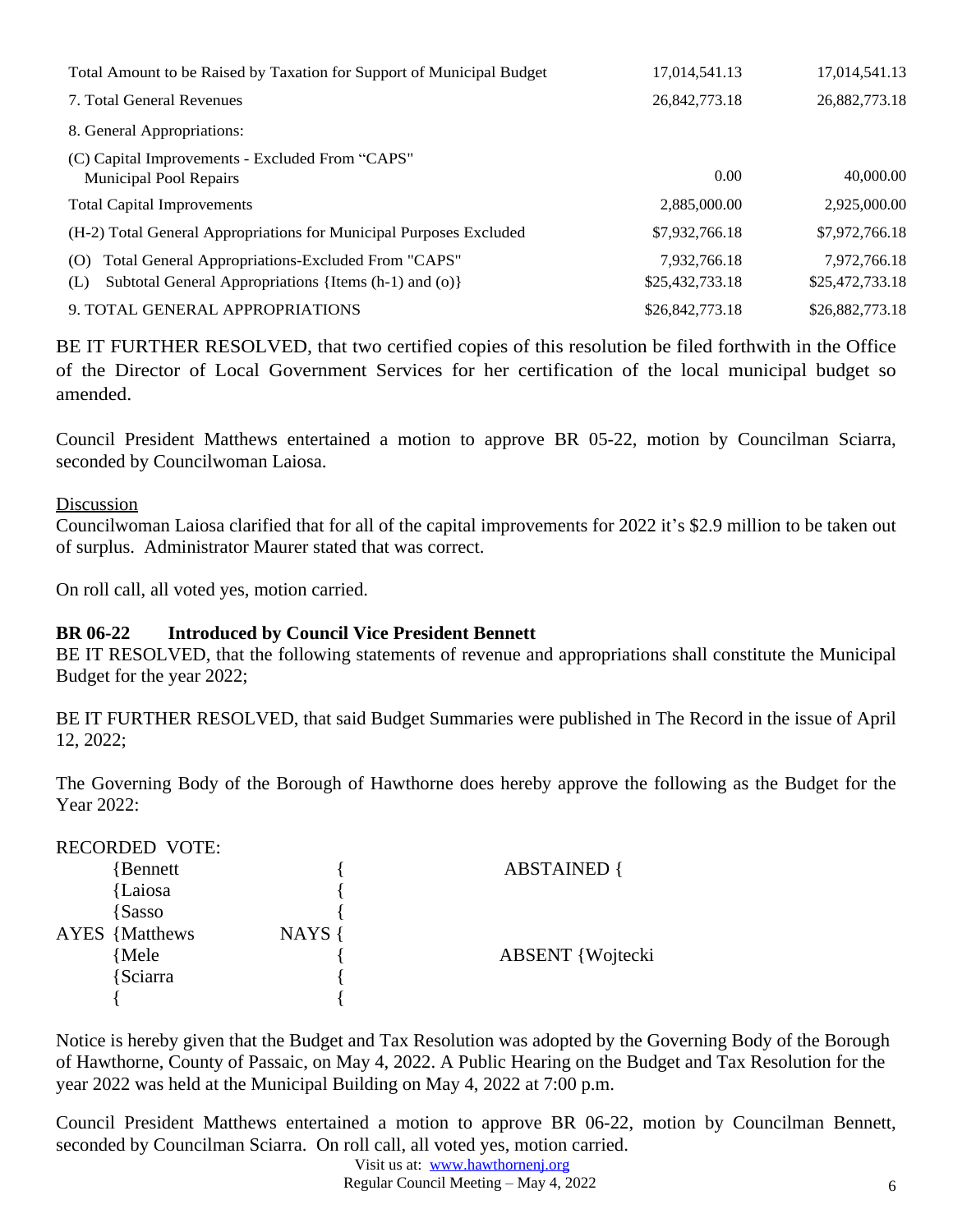#### **SALARY ORDINANCE 2294-22**

AN ORDINANCE TO FIX THE 2022 SALARIES, WAGES AND COMPENSATION OF THE EMPLOYEES OF THE BOROUGH OF HAWTHORNE, COUNTY OF PASSAIC AND STATE OF NEW JERSEY.

The Municipal Council of the Borough of Hawthorne in the County of Passaic and the State of New Jersey, do ordain as follows:

Section 1. The following shall be the maximum salaries of the employees of the Borough of Hawthorne and such salaries shall be paid bi-weekly. When an Employee has scheduled a vacation and during an earned period of such vacation a regular payday would occur, then such Employee may receive a pay check for the payday prior to the commencement of the vacation period, provided such advance payment is approved by the Director of the respective department. Upon any employee leaving the employ of the Borough of Hawthorne, salary will be adjusted to actual days worked.

### **SALARY ORDINANCE 2022**

| <b>Position/Title</b>                                   | 2022       |
|---------------------------------------------------------|------------|
|                                                         | 7,500.00   |
|                                                         | 5,000.00   |
|                                                         | 4,000.00   |
|                                                         | 96,000.00  |
|                                                         | 42,538.00  |
|                                                         | 172,692.00 |
| Administrative Assistant-Confidential/NPP Coordinator   | 82,400.00  |
| Administrative Assistant-Confidential/Safety-Compliance | 64,800.00  |
| Chief Financial Officer/Director Revenue & Finance      | 125,000.00 |
|                                                         | 64,583.00  |
| Tax Collector/Collector of Rents/Tax Search Officer     | 75,072.00  |
|                                                         | 28,819.00  |
| Construction Official in addition to Sub-Code           | 10,000.00  |
|                                                         | 92,250.00  |
| Building/Electrical/Plumbing Inspector P/T (per hour)   | 40.00      |
|                                                         | 39,295.00  |
|                                                         | 46,800.00  |
|                                                         | 15,867.00  |
|                                                         | 50.00      |
|                                                         | 40.00      |
|                                                         | 40.00      |
|                                                         | 24,975.00  |
|                                                         | 38.42      |
|                                                         | 2,000.00   |
|                                                         | 14,000.00  |
| Clerk, Board of Fire Commissioners (per hour)           | 17.00      |
|                                                         | 205,000.00 |
|                                                         | 1,000.00   |
|                                                         | 500.00     |
|                                                         | 20.27      |
|                                                         | 20.50      |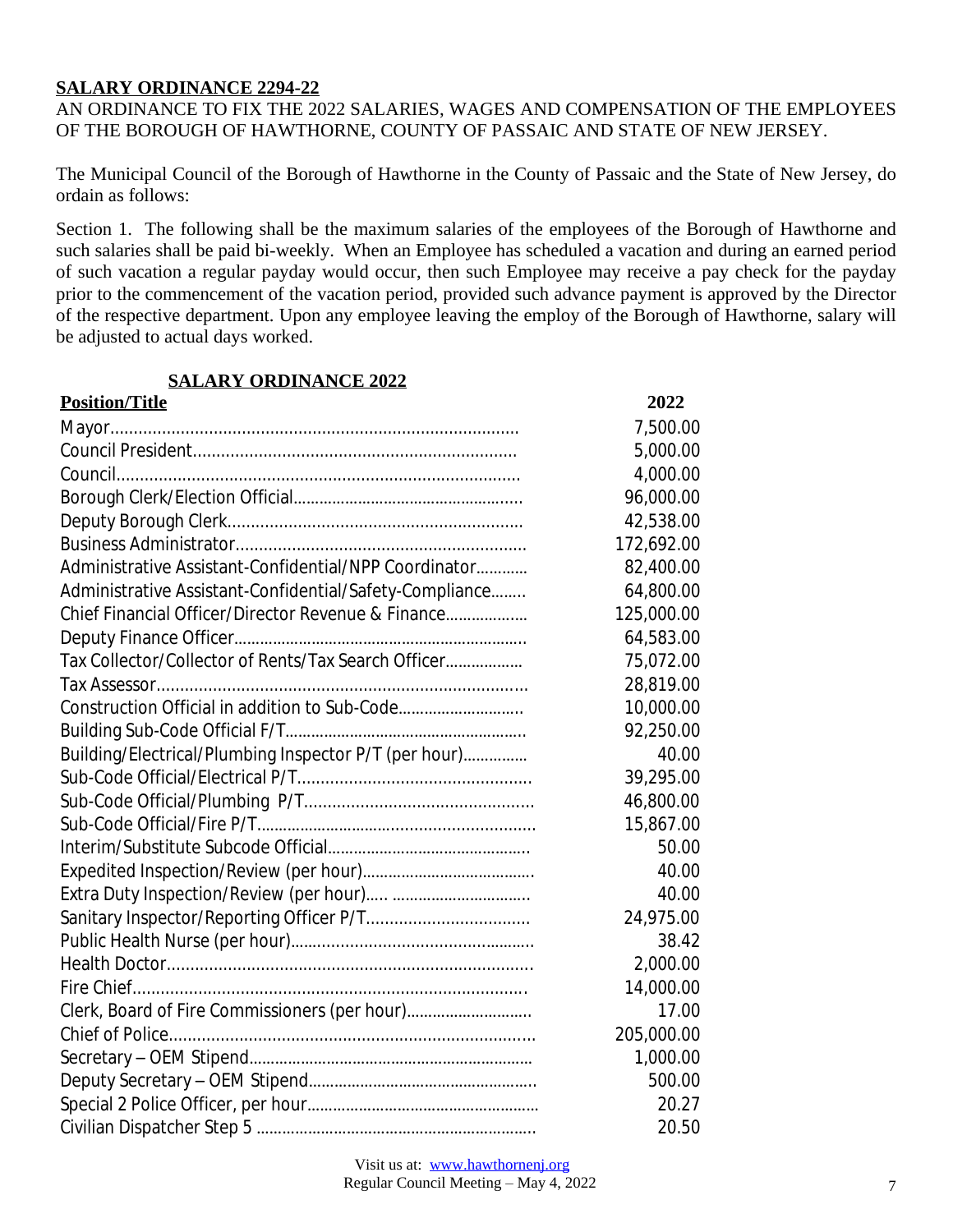|                                                        | 19.50      |
|--------------------------------------------------------|------------|
|                                                        | 18.50      |
|                                                        | 17.50      |
|                                                        | 16.50      |
| Civilian Dispatcher P/T Training Rate (per hour)       | 15.50      |
|                                                        | 18.61      |
|                                                        | 47,500.00  |
|                                                        | 61,640.00  |
|                                                        | 34,000.00  |
|                                                        | 300.00     |
|                                                        | 300.00     |
|                                                        | 17.07      |
|                                                        | 7,000.00   |
|                                                        | 7,000.00   |
| Secretary Special Meetings (per meeting)               | 200.00     |
|                                                        | 51,447.00  |
|                                                        | 2,000.00   |
|                                                        | 17.00      |
|                                                        | 14.00      |
|                                                        | 18.00      |
|                                                        | 120,000.00 |
|                                                        | 106,069.00 |
| Temporary/Seasonal/Part-time Help - Miscellaneous      | 20.00      |
| Maintenance Worker - Seasonal Fields/Leaves (per hour) | 17.00      |
|                                                        | 20.00      |
|                                                        | 17.00      |
|                                                        | 5,000.00   |
|                                                        | 14,088.00  |
|                                                        | 13,000.00  |
|                                                        | 9,000.00   |
|                                                        | 18.00      |
|                                                        | 17.80      |
|                                                        | 13.90      |
|                                                        | 4,400.00   |
|                                                        | 350.00     |
|                                                        | 350.00     |
|                                                        | 11.90      |
|                                                        | 32.50      |
|                                                        | 17.00      |
|                                                        | 11.90      |
|                                                        | 166.75     |
|                                                        | 95.00      |
|                                                        | 35.00      |
|                                                        | 50.00      |
|                                                        | 55.00      |
|                                                        | 27.00      |
| Director, Special Recreation Program (per session)     | 53.75      |

Visit us at: [www.hawthornenj.org](http://www.hawthornenj.org)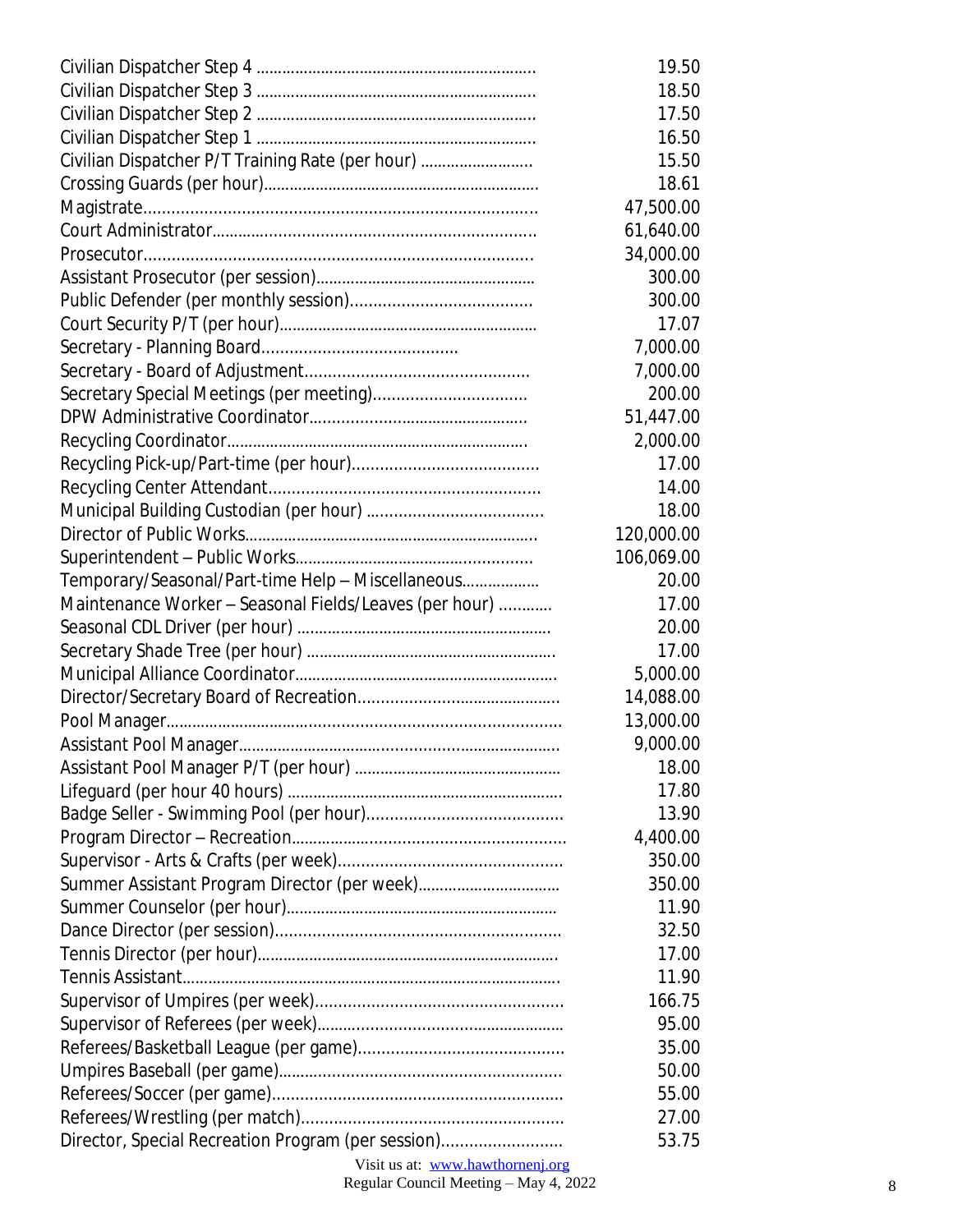|  | 53.75 |
|--|-------|
|  |       |

Section 2. There shall be paid to all Borough Volunteer Firefighters who are certified as having met annually the attendance standards established in the Fire Department Ordinance, \$599.00 annually as a clothing allowance. Qualified retired firemen may receive \$179.00. Firematic officers shall receive the following additional sums: Assistant Fire Chiefs an additional sum of \$818.00, Captains \$297.00, Lieutenants \$209.00, per annum for performing clerical duties and attending meetings in connection with their duties.

Section 3. There shall be paid to all William B. Mawhinney Memorial Ambulance Corps members who attend at least 52 calls for ambulance duty in the current year and who have been certified as having met the requirement hereof and approved by the Mayor \$350.00 annually as a clothing allowance.

Section 4. Salaries and other compensation for Police Officers represented by the Policemen's Benevolent Association and the Superior Officers' Association shall be as delineated in their respective Collective Negotiations Agreements that have been approved by the Borough Council.

Section 5. Salaries and other compensation for Civilian Despatchers represented by the Teamsters Local 11 International Brotherhood of Teamsters shall be as delineated in their respective Collective Negotiations Agreements that have been approved by the Borough Council.

Section 6. Salaries and other compensation for Department of Public Works employees represented by the UPSEU Blue Collar Unit shall be as delineated in their Collective Negotiations Agreement that have been approved by the Borough Council.

Section 7. All White-Collar Union employees shall be paid longevity and other non-salary compensation as delineated in their Collective Negotiations Agreement that have been approved by the Borough Council.

Section 8. The Borough Administrator, after review of requests for expedited or extra duty uniform construction code inspections and reviews, may determine that any sub-code official or inspector may receive additional salary at the rate proscribed in Section 1 of the Salary Ordinance for this purpose.

Section 9. All ordinance and parts of ordinances inconsistent with the provision of this ordinance be and the same are hereby repealed, but only to the extent of such inconsistencies.

Section 10. This ordinance shall take effect twenty (20) days after final passage, provided notice of the same has been duly published all as required by law.

Council President Matthews opened the meeting to the public. He stated if anyone desired to be heard regarding this Ordinance, please raise your hand to be recognized, come forward to the microphone and state your name and address. Seeing none, Council President Matthews entertained a motion that the public hearing on this Ordinance be closed and that it be resolved that this ordinance was posted on the bulletin board on which public notices are customarily posted, published in The Record and made available on the borough website. Copies of said ordinance were made available to the general public. Now, therefore, be it resolved that this ordinance be adopted and the Clerk is authorized to advertise the same according to law, motion by Council Vice President Bennett, seconded by Councilman Mele. On roll call, all voted yes, motion carried.

## **OLD BUSINESS**

Councilman Bennett asked the Administration if they ever received the data from the police department that was requested. Administrator Maurer stated the information is still being compiled but they will have it before the next Council meeting.

# **NEW BUSINESS**

No new business to report.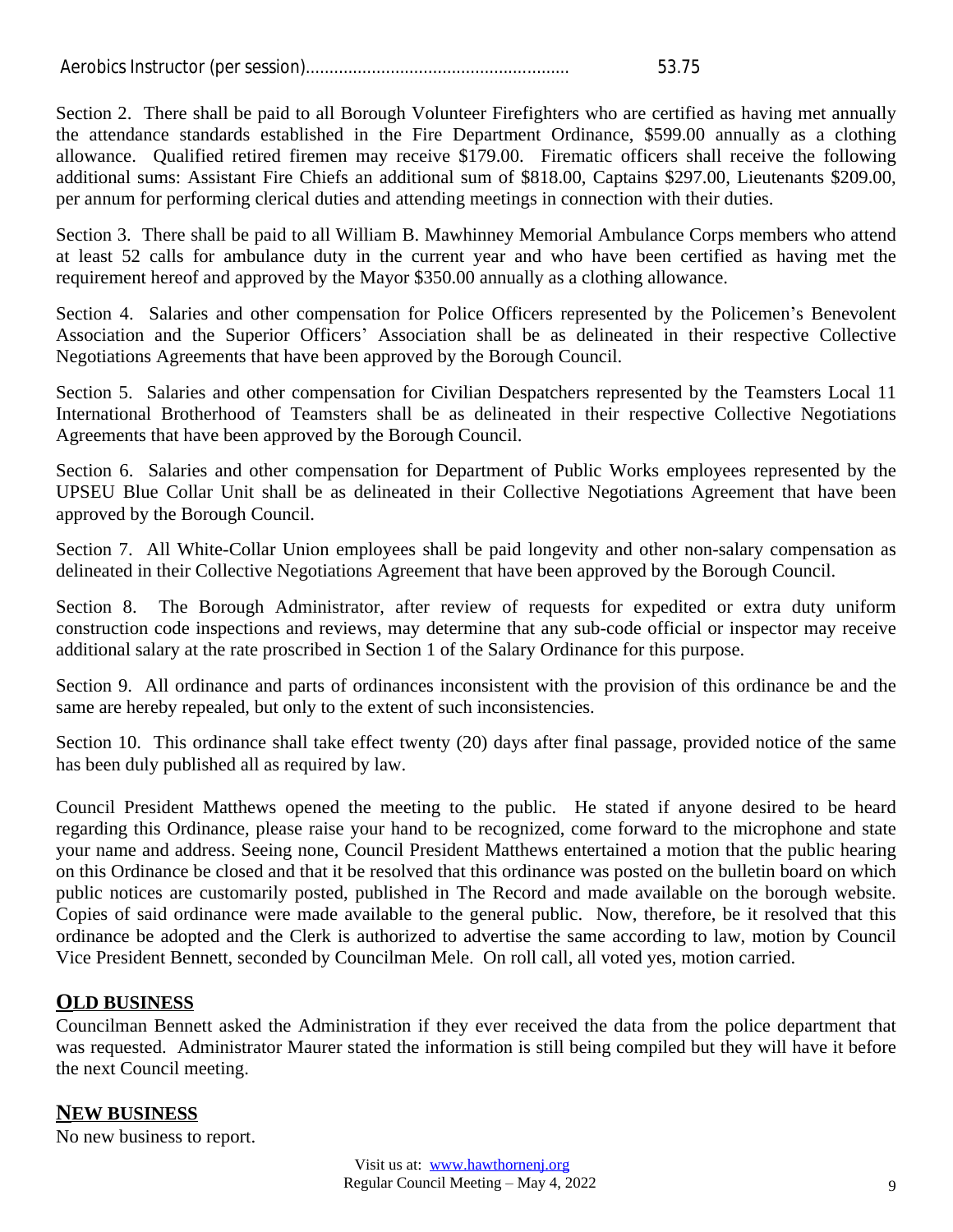# **ADMINISTRATIVE AGENDA PRESENTED BY MAYOR LANE**

On Friday, May 13 at 6:30 pm the Volunteer Ambulance Corps will recognize EMS Week with a flag raising at the ambulance corps grounds. Please join us as we honor our volunteers. The Hawthorne Volunteer Ambulance Corps will offer "Citizen's EMS Academy" on May 19, 26 and June 2 from 7pm to 9pm at the Ambulance Corps building. This program is offered to those residents 15 years of age and up. If you are interested, please email [events@hawthorneems.org.](mailto:events@hawthorneems.org) The Town-wide Garage Sale is set for Saturday, May 14<sup>th</sup>. The list of all addresses participating will be posted on our website on Monday, May 9<sup>th</sup>, printed copies can be picked up at Borough Hall and at the public library. I would like to call your attention to our website and the "Covid" button on the front page. We will be posting the latest Covid numbers under that information button for those of you interested in the current numbers that are provided to us weekly. I'd like to ask everyone to please take care when driving in town. Many more people are out walking and biking, and it is important not be distracted when driving. Please stop at crosswalks to allow them to cross the street, and please pay attention to the flashing pedestrian signs. As a reminder, the Rabies Clinic is this Tuesday, May 10 from 6 pm to 8 pm at the Hawthorne Pool Parking Lot. Please see our Facebook page for details.

### *PROCLAMATIONS*

*"Mental Health Awareness Month"* presented to Pastor Jim Bushoven

WHEREAS, mental health is essential to everyone's overall health and well-being; and

WHEREAS, all Americans experience times of difficulty and stress in their lives; and

WHEREAS, prevention is an effective way to reduce the burden of mental health conditions; and

WHEREAS, there is a strong research that animal companionship, humor, spirituality, religion, recreation, social connections, and work-life balance can help all Americans protect their health and well-being; and

WHEREAS, mental health conditions are real and prevalent in our nation; and

WHEREAS, with effective treatment, those individuals with mental health and other chronic health conditions can recover and lead full, productive lives; and

WHEREAS, each business, school, government agency, healthcare provider, organization and citizen shares the burden of mental health problems and has a responsibility to promote mental wellness and support prevention efforts.

NOW, THEREFORE, the Mayor and Council of the Borough of Hawthorne do hereby proclaim May 2022 as

#### **MENTAL HEALTH MONTH \*\*\*\*\*\*\*\*\*\*\*\*\*\*\*\*\***

## PROCLMATION: **"Childhood Apraxia of Speech Day"** presented to Erica Mulkey Koltzan

WHEREAS, May 14, 2022 marks *Childhood Apraxia of Speech Day* during which awareness will be raised throughout New Jersey about childhood apraxia of speech, an extremely challenging speech disorder that affects 1 in 1,000 children; and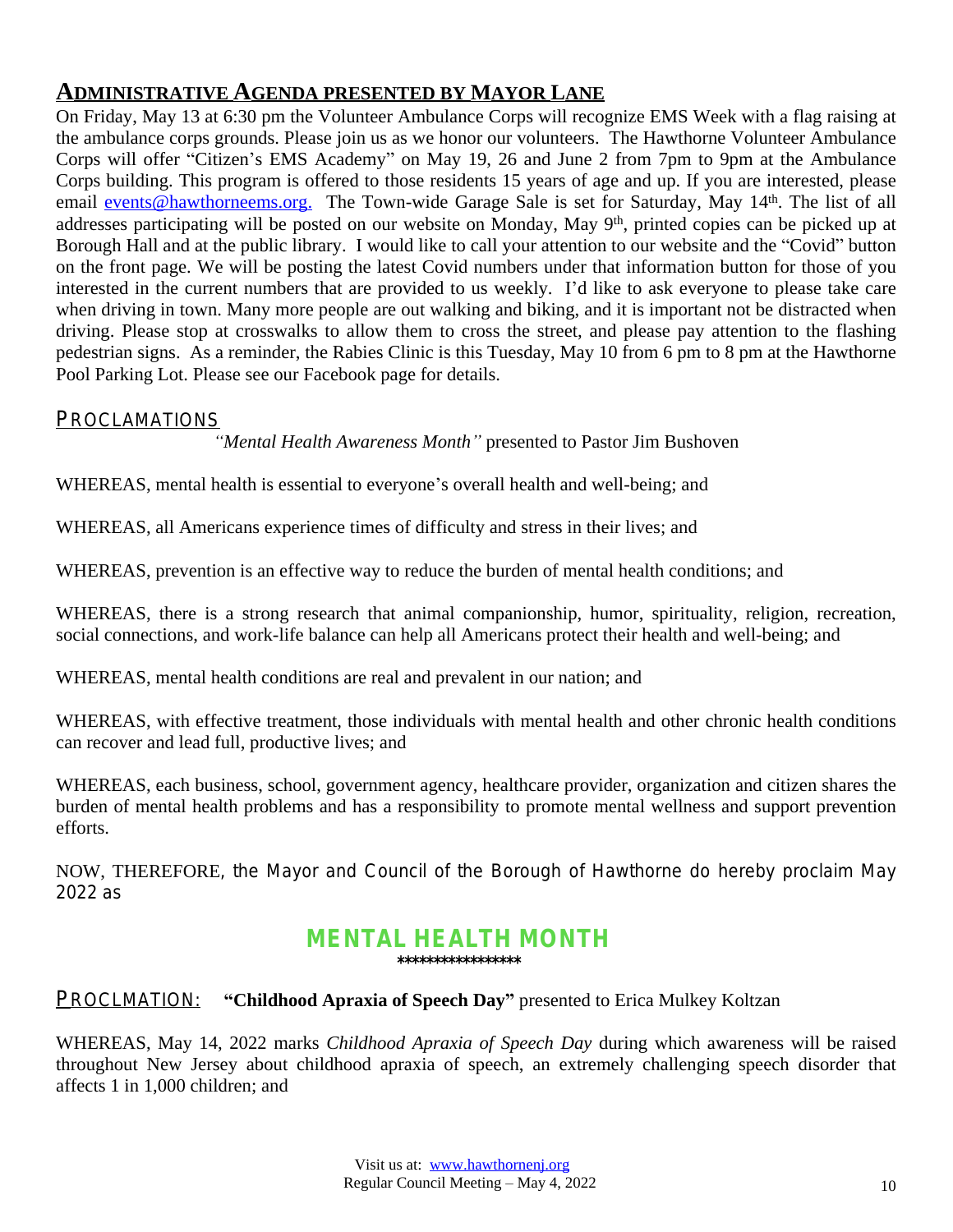WHEREAS, childhood apraxia of speech (CAS) causes children to have significant difficulty learning to speak and is among the most severe speech deficits in children; and

WHEREAS, the act of learning to speak comes effortlessly to most children; those with apraxia require early, appropriate, and intensive speech therapy, often for many years to learn to speak; and

WHEREAS, without appropriate speech therapy intervention, children with apraxia not only will have diminished communication skills, but are also placed at high risk for secondary impacts in reading, writing, spelling, and other school-related skills; and

WHEREAS, that such primary and secondary impacts diminish future independence and employment opportunities and challenge the ability to become productive, contributing citizens if not resolved or improved; and

WHEREAS, public awareness about childhood apraxia of speech in New Jersey is essential for families of children with this neurological disorder and the professionals who support them to achieve the needed services for those learning to use their own voice; and

WHEREAS, our highest respect goes to these children, as well as their families, for their effort, determination, and resilience in the face of such obstacles.

NOW, THEREFORE, BE IT PROCLAIMED, that the Mayor and Council of the Borough of Hawthorne do hereby recognize and observe May 14, 2022 as *Apraxia Awareness Day*, and the citizens of Hawthorne, New Jersey encouraged to work within their community to increase awareness and understanding of childhood apraxia of speech.

### PRESENTATION:

The AAA *2021 Community Traffic Safety Bronze Award* was presented to Traffic Bureau Officers Michalski, DeLallo, Lecourieux and Slootmaker by Mayor Lane.

# **REPORTS**

### **Borough Attorney Michael J. Pasquale**

Attorney Pasquale congratulated everyone on an excellent budget.

Tax Appeals – Hearings will be held at the County Tax Board on May 12, 2022. Tim Henderson continues to work with property owners and has reached a number of settlements. We will continue to do so prior to the date.

Gaeta – The Appellate Division has scheduled oral argument on the appeal filed by Gaeta for May 24<sup>th</sup>. Attorney Pasquale will report further.

PFAS Litigation – Counsel retained a firm from California to bring suit against the PFAS manufacturers and has been working hard to collect data in order to file the complaint. We will do all we can to recoup for the taxpayers the funds being expended to remove these elements from our water supply.

Bandshell – The Committee continues to work to create a full summer schedule. Here is the updated list of performers:

Opening Night, Tuesday June 21 – first day of summer with the Soul Cruisers Sunday June 26 -Joe Zisa and Friends Sunday July 24 – Beach Buoys Sunday July 31 – Captain Jack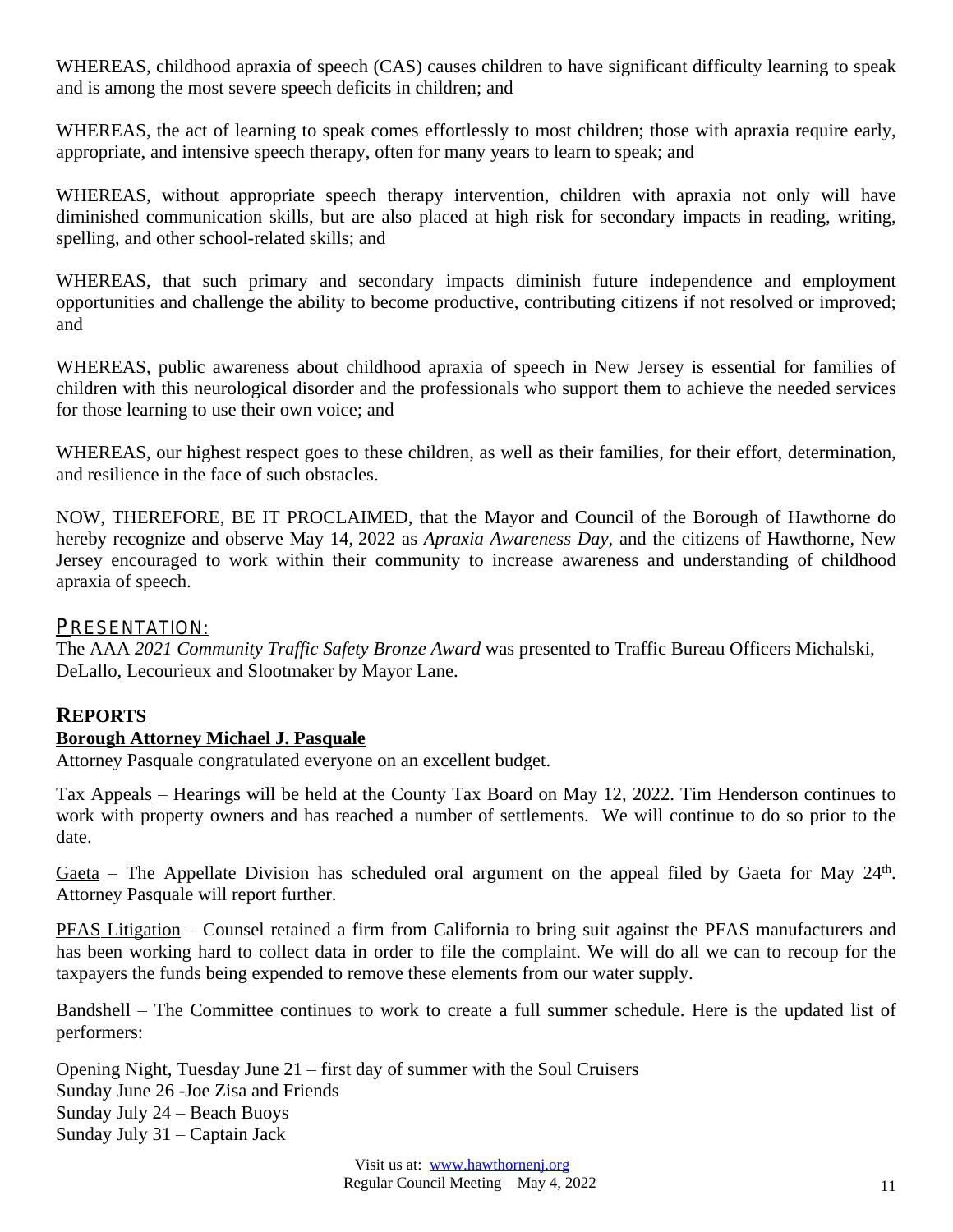Tuesday August 2 – National Night Out Sunday August 14 – School of Rock Sunday August 21 – Big Hix Thursday August 25 – Sivan Arbel

More events are being scheduled as well as two movies, presented in cooperation with the Municipal Alliance. The full schedule will be out before the end of the month.

## **Borough Engineer Dr. Stephen T. Boswell**

Lead Service Line Replacement – A meeting was held with Borough representatives to discuss the information that they would like recorded when the service lines are replaced. A pre-construction meeting is scheduled for 11:00am at Borough Hall on May 9<sup>th</sup>, the contractor indicates he will be able to start the week of May 16<sup>th</sup>.

Little Franklin Field Area/Walkway Lighting – Quality Electric finished the installation of the new pole foundations as per the plans and some input from the Mayor. The conduit and light pole installations will take place this week.

Hawthorne Municipal Pool Area Playground - The playground is done, the only thing left to be done is the fill material but the temperature needs to be above 60 degrees.

Municipal Building North Section Roof Replacement – Boswell Engineering met with Verizon and Hageman Roofing yesterday to review the Verizon equipment on the roof. Dan Dwyer from Verizon expects to have a crew available by the end of May to raise the conduit in the trays, then the roof can be replaced on the Municipal Building.

Louis Bay 2nd Library Lighting Improvements – There was no bidder due to the tight time constraint so the project will be rebid.

Royal Avenue Trash Rack Replacement – The trash rack has been installed and working well.

Security Cameras – Resolution R 77-22 will approve the inspection services for the installation.

2022 NJDOT MA Project - Utter Avenue and 5th Avenue - Comments were received from the DOT regarding the plan submission and have been addressed and revised plans were submitted. We don't have them back yet because the DOT forgot to give them to the railroad.

2022 Road Improvement Project – Resolution R 84-22 will award the project tonight with favorable pricing including the base bid and all of the alternates.

Roller Hockey Rink – The proposal has been withdrawn.

2021 NJDOT Municipal Aid Project - Bamford Avenue – The contractor has been asked to address all of the remaining punch list items by May 9<sup>th</sup>.

2021 Road Improvement Program - The contractor has been asked to address all of the remaining punch list items by May 9<sup>th</sup>.

Municipal Pool Repairs – Out of three people asked to submit bids, they received bids from two of them, one said he couldn't do it in the timeframe requested. Bids were close at \$36,000 and \$39,000 with both being able to get it done in the required timeframe. It was recommended to award to Cipriano Enterprises in the amount of \$36,000.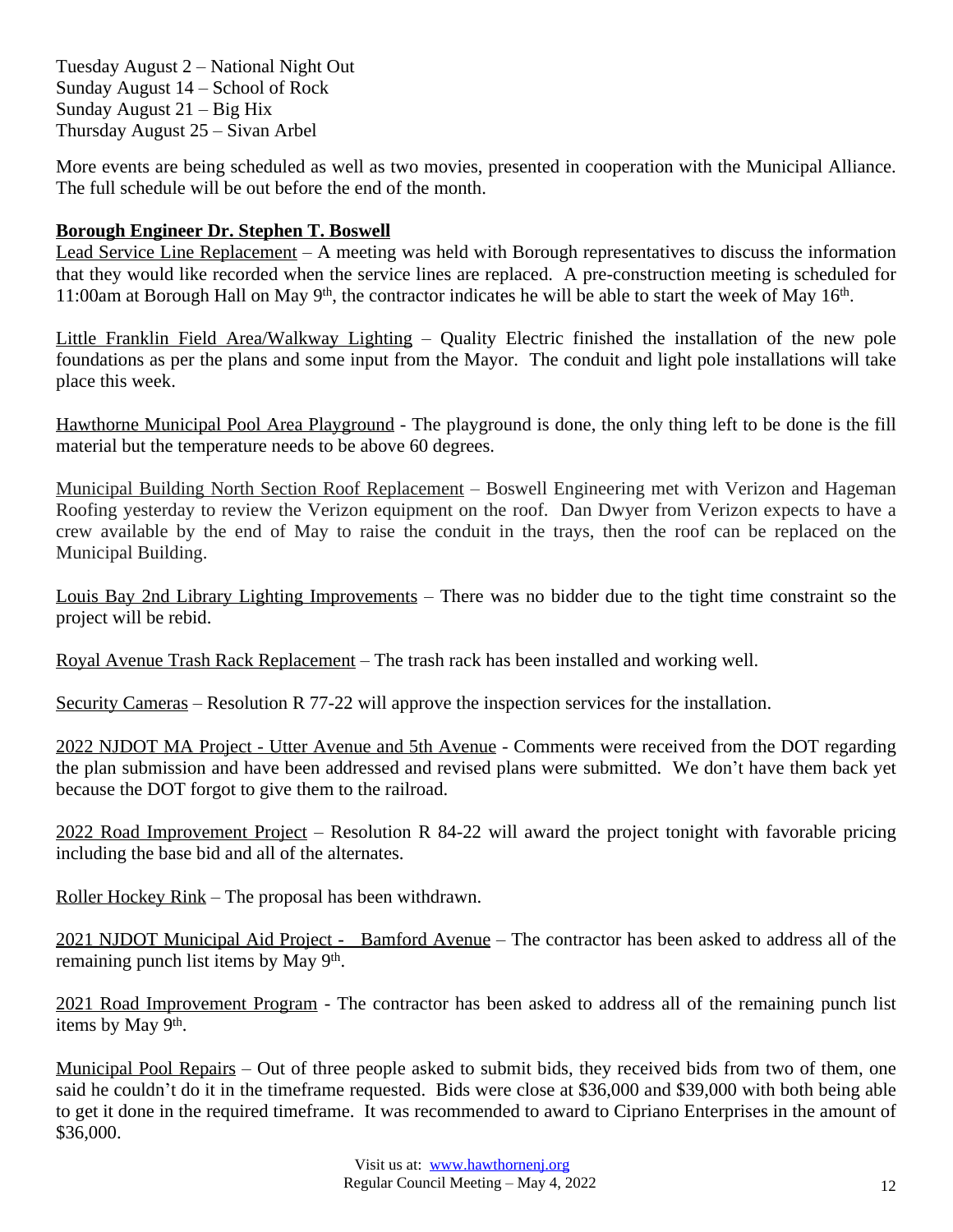PSE&G Gas Main Replacement – Work is ongoing along May Street, they will start the next phase in the next few weeks but there is no schedule available yet.

Lafayette Avenue Sanitary Sewer – All of the manholes have been popped, it turns out it is not a capacity issue, so it is either a collapse in that area or a blockage, or grease blockage due to the fact that Premio sausage dumps into it.

## **Borough Administrator Eric Maurer**

Administrator Maurer reported there is a small chance we will not make the opening of the pool at the scheduled time due to the repairs needed. Residents will be notified via Nixle and the website. Pre-registration for pool membership will be held from noon to 4:00 on Saturday, May 14<sup>th</sup> and Sunday May 15<sup>th</sup> at the municipal building. Applications are available online on the pool page. Applications along with the fee can be mailed to the municipal building. The Borough's competitive contracting RFP for a contract for IT Support Services has been issued with an opening date set for May 19<sup>th</sup>. Borough email has all been moved to the Cloud as one of our cyber security measures. The most recent quarterly notice about PFAS is being mailed this week. Nothing has changed, we are still proceeding with a bid for a treatment system to comply with DEP regulations. We continue to work with the New Jersey Infrastructure Bank for a possible low interest loan and principal forgiveness. There are several equipment purchases on the agenda, resolutions 78-22, 79-22, 81-22 and 82-22. R81-22 allows us to join the Hunterdon County Education COOP which allows us to purchase the turf tractor for \$10,000 less.

## **Borough Clerk Lori Fernandez**

Clerk Fernandez reminded everyone the date for the Primary Election is Tuesday, June  $7<sup>th</sup>$  with all polling locations open from 6am to 8pm, schools are closed. The new machines that were used last year are in place with many improvements made to the process. Board workers will have to report a little earlier to set up and hopefully get some assistance from the custodians. Legislation has passed a \$100 increase in pay due to a shortage of board workers so anyone looking to work on election day can contact the Borough Clerk or the County Board of Elections. There will be extra Master Board Workers on location to assist and troubleshoot any problems that may occur. There is only a County Committee Contest for Hawthorne this year which is an election that only takes place during the Primary Election.

The voter registration deadline for the Primary Election is Tuesday, May 17<sup>th</sup> if you are a new voter or have a name or address change, the Clerk's office will be open until 9:00pm. Applications can be found on the borough and county websites, or online: [https://voter.svrs.nj.gov/register,](https://voter.svrs.nj.gov/register) you will need your driver's license or an ID card.

The deadline to apply for a vote my mail ballot application is May 31<sup>st</sup>, mail in ballots were mailed out a week ago by the County Clerk. Applications can be found on our website at [www.hawthornenj.org](http://www.hawthornenj.org) – How Do I – Vote By Mail, or the County Clerk's website at www.passaiccountyni.org. After May 31<sup>st</sup> you may visit the county clerk's satellite office in Wanaque between 8:30am and 4:00pm to apply and receive a ballot on the spot.

Vote by mail ballots can be dropped in our ballot drop-box at Borough Hall or any ballot drop-box in Passaic County, there is at least one at every municipal building in the County or you may use the postal service or deliver in-person to the County Clerk in Paterson up until 8:00pm on Primary Election Day. We have been receiving tax and water bills in the ballot drop-box, please drop only mail-in ballots in the drop-box. Mail in ballots will not be accepted ay any polling location.

Just a reminder that Games of Chance Licenses (i.e., Raffles, Bingo, 50/50, calendar raffles), were handled differently during COVID, even down to filling out the applications. Virtual raffles are very specific how they must be conducted, only a piece of the raffle can be done online, please get the proper instructions for this type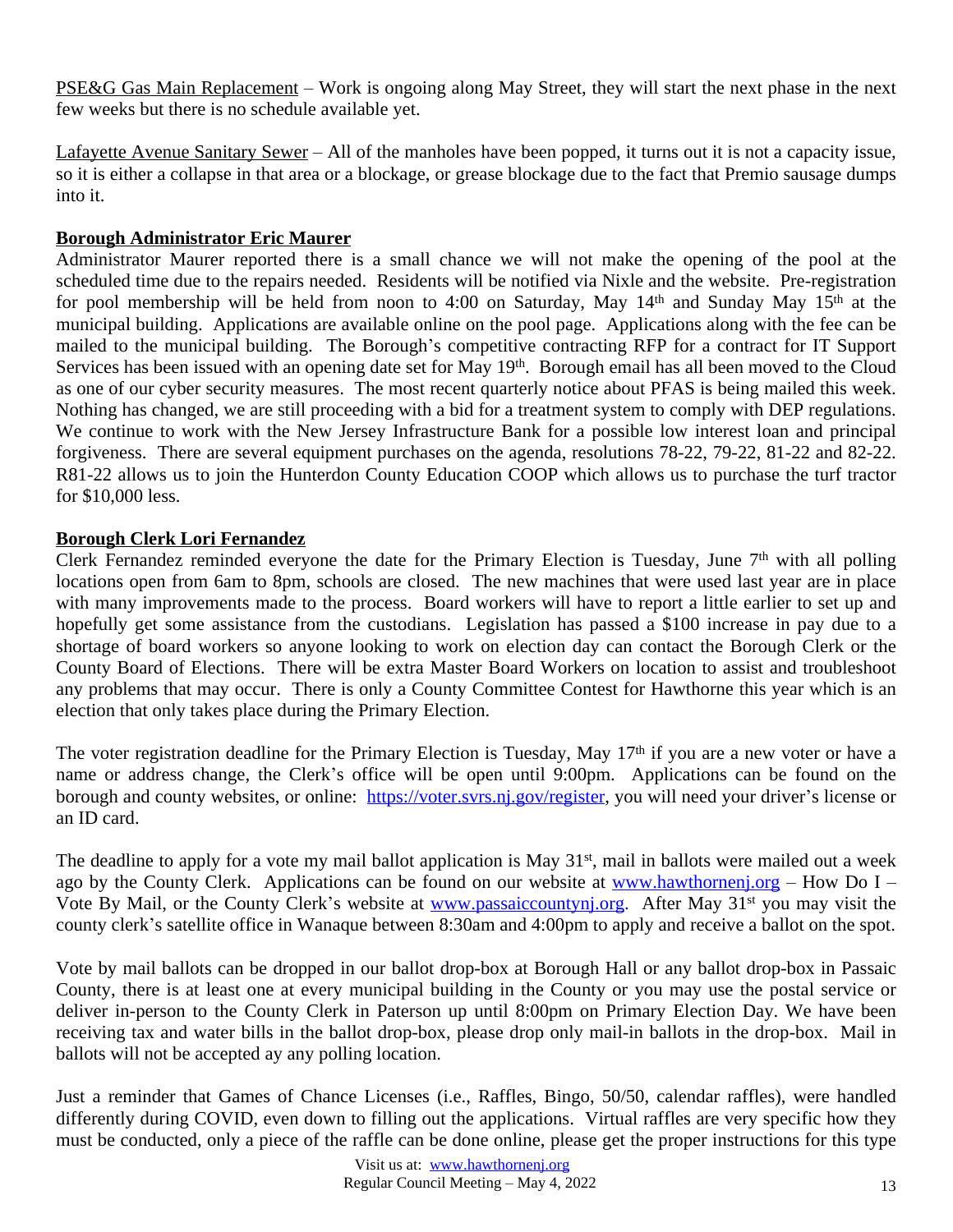of raffle or go with an in-person raffle. Remember raffle licenses are required for your event if taking place in the Borough, the LGCCC inspectors have been out and about checking on events for compliance of proper licenses and procedures. Fines have been and will be issued, please follow the rules. For details, visit the NJ Division of Consumer Affairs-LGCCC (Legalized Games of Chance Control Commission) at [https://www.njconsumeraffairs.gov/lgccc,](https://www.njconsumeraffairs.gov/lgccc) or call my office, my deputy and I can answer questions and provide sample applications for many of the different raffle types at 973-427-1167.

Councilman Bennett asked for clarification that you do not need to be 18 or a registered voter to become a poll worker. Clerk Fernandez explained you can be 17 to sign up but must turn 18 before the upcoming election.

Councilman Sciarra asked Clerk Fernandez if there is a cost for the Games of Chance license. Clerk Fernandez stated there is a fee of \$40, \$20 to the LGCCC and \$20 to the Borough of Hawthorne for most licenses. He asked Mayor Lane for the date of the Volunteer Ambulance Corps. event, he stated the flag raising is May 13<sup>th</sup> at 6:30pm and the Citizens EMS Academy dates are May 19<sup>th</sup> and 26<sup>th</sup> and June 2<sup>nd</sup> from 7:00pm to 9:00pm at the Hawthorne Volunteer Ambulance Corps. location. Councilman Sciarra suggested letting residents know ahead of time that the pool may not open on Memorial Day weekend. Administrator Maurer stated he will be posting it on the website and sending out a Nixle message to the Pool Nixle group and will also be included in the Mayor's Friday letter. He asked what the savings will be with regard to the hockey rink. Administrator Maurer explained he did not know but the difference between buying the rink boards on a State or Cooperative level saves the Borough money not only through the contractor but also with the engineering fees.

Councilman Mele asked Administrator Maurer when the DPW vehicles will be received. He stated it is hard to tell.

CFO Laurie Foley stated they are in the process of collecting the 2nd quarter taxes that are due on May 1<sup>st</sup> but the grace period is extended until Tuesday, May 10<sup>th</sup> by 4:00pm without any penalties or interest.

Council President Matthews entertained a motion to record the Administrative Agenda, motion by Council Vice President Bennett, seconded by Councilman Sciarra. Carried on voice vote.

# **RESOLUTIONS:**

## **CONSENT AGENDA: R 74-22 through R 85-22**

## **R 74-22 Introduced by Councilman Mele**

WHEREAS, a reimbursement, in the amount of \$1,137.41 was created, due to the fact that the water meter was pulled and the account was not made inactive since 2015.

NOW, THEREFORE, BE IT RESOLVED, by the Municipal Council of the Borough of Hawthorne, that the Treasurer be and is hereby authorized, to issue a check for \$1,137.41 from the Water Operating Fund payable to Signature Marketing and Manufacturing, 301 Wagaraw Road, Hawthorne, NJ 07506.

## **R 75-22 Introduced by Councilman Mele**

WHEREAS, the Municipal Council of the Borough of Hawthorne has awarded a contract for Professional Engineering Services to the firm of Boswell Engineering for the year 2022; and

WHEREAS, Boswell Engineering has submitted a proposal for design services for the Lafayette Avenue Sanitary Sewer Project, scheduled for completion by the Borough, as set forth in a proposal, dated April 22, 2022, a copy of the same being on file in the office of the Municipal Clerk; and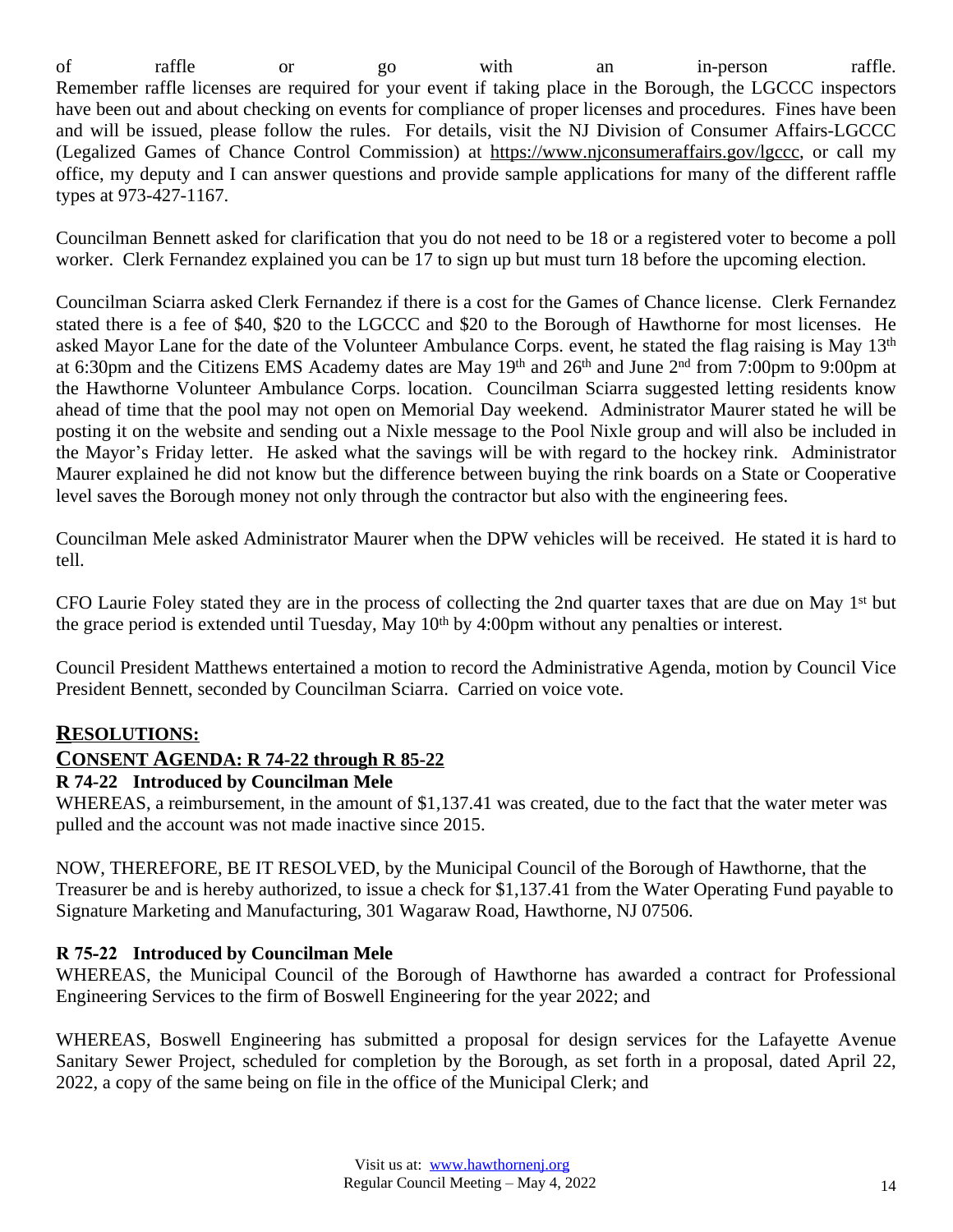WHEREAS, the Administration has recommended the award of a contract in total sum not to exceed \$36,500; and

WHEREAS, the Local Public Contracts Law, N.J.S.A. 40A:11-5 permits a contract for professional services to be awarded without the need for competitive bids but requires that the award of such contract for professional services be publicly advertised; and

WHEREAS, the Administration recommendation of an award of contract to Boswell Engineering relative to the within project is based upon its experience in the field, familiarity with the Borough of Hawthorne and the submission of a contract within the expectation of the solicitation for a quotation; and

WHEREAS, the Chief Financial Officer has certified availability of funds through federally provided ARPA funds, as included in the Municipal Budget at Capital Outlay, Line Item 01.2010.44.9012.111, so as to allow for the award of a contract in total certified amount not to exceed \$36,500; and

WHEREAS, Boswell Engineering has submitted to the Borough of Hawthorne a duly completed Entity Disclosure Certification which certifies that it has not made any reportable contributions to a political or candidate committee in the Borough of Hawthorne in the previous one year and that it would be prohibited from making any reportable contributions during the term of the contract;

NOW THEREFORE, BE IT RESOLVED, by the Borough Council of the Borough of Hawthorne, County of Passaic, State of New Jersey, as follows:

1. The Mayor and the Clerk of the Borough of Hawthorne are hereby authorized and directed to enter into a contract with Boswell Engineering for Professional Engineering Services in connection with the Lafayette Avenue Sanitary Sewer Project, in accordance with its proposal, in a sum not to exceed \$36,500.

2. The contract is entered into without competitive bidding as "Professional Service," pursuant to the Local Public Contracts Law as this is a professional service within the meaning of the law.

3. Funding for the award of this contract has been certified by the Chief Financial Officer.

4. Notice of this award or a copy of the Resolution shall be published in the official newspaper of the Borough of Hawthorne within ten (10) days of passage as required.

5. The Business Disclosure Entity Certification shall remain on file with a true copy of this resolution.

### CERTIFICATION OF AVAILABILITY OF FUNDS

As required by NJSA 40A:4-57, NJAC 5:30-14.5 and any other applicable requirement of law, I Laurie A. Foley, Chief Financial Officer of the Borough of Hawthorne, have determined that there are available, sufficient funds, not committed to any other purpose, through federally provided ARPA funds, as included in the Municipal Budget at Capital Outlay, Line Item to 01.2010.44.9012.111, so as to allow for the award of a contract in total certified amount not to exceed \$36,500 to Boswell Engineering for Engineering Services relative to the Lafayette Avenue Sanitary Sewer Project.

## **R 76-22 Introduced by Councilman Mele**

WHEREAS, the Borough of Hawthorne owns and operates a municipal pool, open for the benefit of its residents and other permitted guests during the pool season; and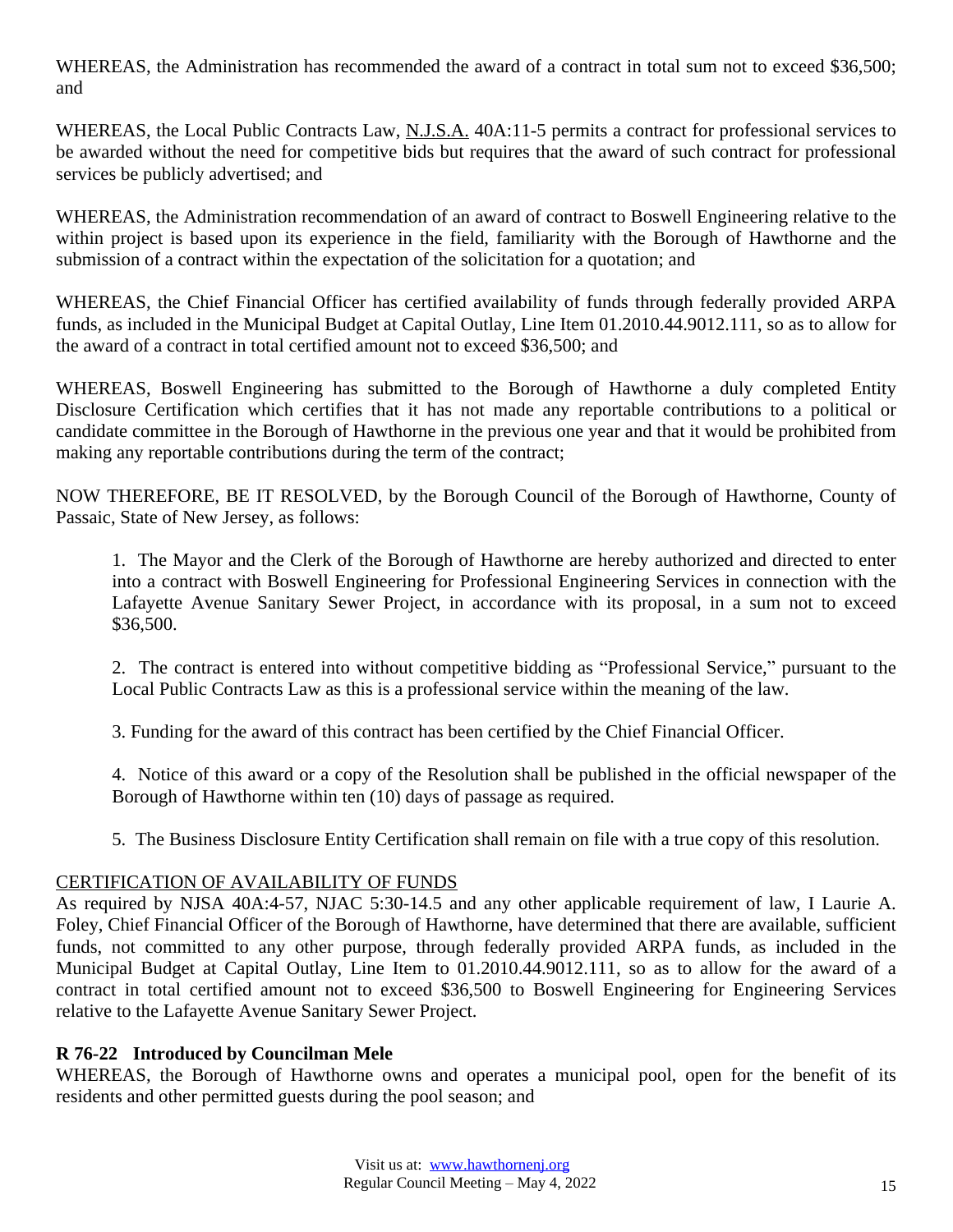WHEREAS, the DPW staff discovered significant cracks in curb wall sections north and south of the pump room, threatening the integrity of the pool and its operation during the season, scheduled to begin in matter of weeks; and

WHEREAS, the Borough Engineer, once assessing the situation, concluded that repairs needed to be made on an emergency basis to both protect serious damage to the pool and its operating system and to ensure opening as scheduled for the end of the month; and

WHEREAS, the Engineer solicited quotations from contractors deemed capable of making the repairs on an emergent basis, with the lowest quotation from Cipriano Enterprises, Inc., in and amount not to exceed \$35,928.34; and

WHEREAS, the price submitted is in line with the expectation of the solicitation and the contractor, having a long and positive work history with the Borough, was deemed capable of performing the work on an emergent basis, resulting in a recommendation by the Engineer and DPW Director to issue a purchase order; and

WHEREAS, the need to make such repair has been deemed by the Borough Engineer and the DPW Director to be of an emergent nature and the potential failure of the wall sections could affect the operating system of the pool and threaten use of the pool during pool season; and

WHEREAS, the total sum to be awarded is below the threshold set forth in the Local Public Contracts Law but in excess of the New Jersey Pay to Play Law; and

WHEREAS, the Borough Attorney has advised that a contract may nevertheless be awarded as the work to be performed is emergency in nature, the quotation is deemed a fair and reasonable price, the entity has a positive work history with the Borough and will certified in writing to the Municipal Clerk that it is in compliance with the Pay to Play Law by submitting an entity disclosure; and

WHEREAS, the Chief Financial Officer has certified availability of funds pursuant to the Municipal Budget, Capital Outlay, Pool Repairs, Line Item 01-2010-44-9012-108 so as to allow for the issuance of a purchase order in total certified amount not to exceed \$35,928.34;

NOW THEREFORE, BE IT RESOLVED, by the Municipal Council of the Borough of Hawthorne that it does authorize issuance of a purchase order and issuance of a check, on an emergency basis, in a sum not to exceed \$35,928.34 to:

Cipriano Enterprises, Inc., 74 Ethel Avenue, Hawthorne, New Jersey 07506

# CERTIFICATION OF AVAILABILITY OF FUNDS

As required by NJSA 40A:4-57, NJAC 5:30-14.5 and any other applicable requirement of law, I Laurie A. Foley, Chief Financial Officer of the Borough of Hawthorne, have determined that there are available, sufficient funds, not committed to any other purpose, provided in the Municipal Budget, Capital Outlay, Pool Repairs, Line Item 01-2010-44-9012-108 so as to allow for the issuance of a purchase order in total certified amount not to exceed \$35,928.34 to Cipriano Enterprises, Inc., for emergency pool repairs.

# **R 77-22 Introduced by Councilman Mele**

WHEREAS, the Municipal Council of the Borough of Hawthorne has awarded a contract for Professional Engineering Services to the firm of Boswell Engineering for the year 2022; and

WHEREAS, Boswell Engineering has submitted a proposal for engineering services relative to the installation of security cameras at Water Department and Municipal facilities, as set forth in a proposal dated April 26, 2022, a copy of the same being on file in the office of the Municipal Clerk; and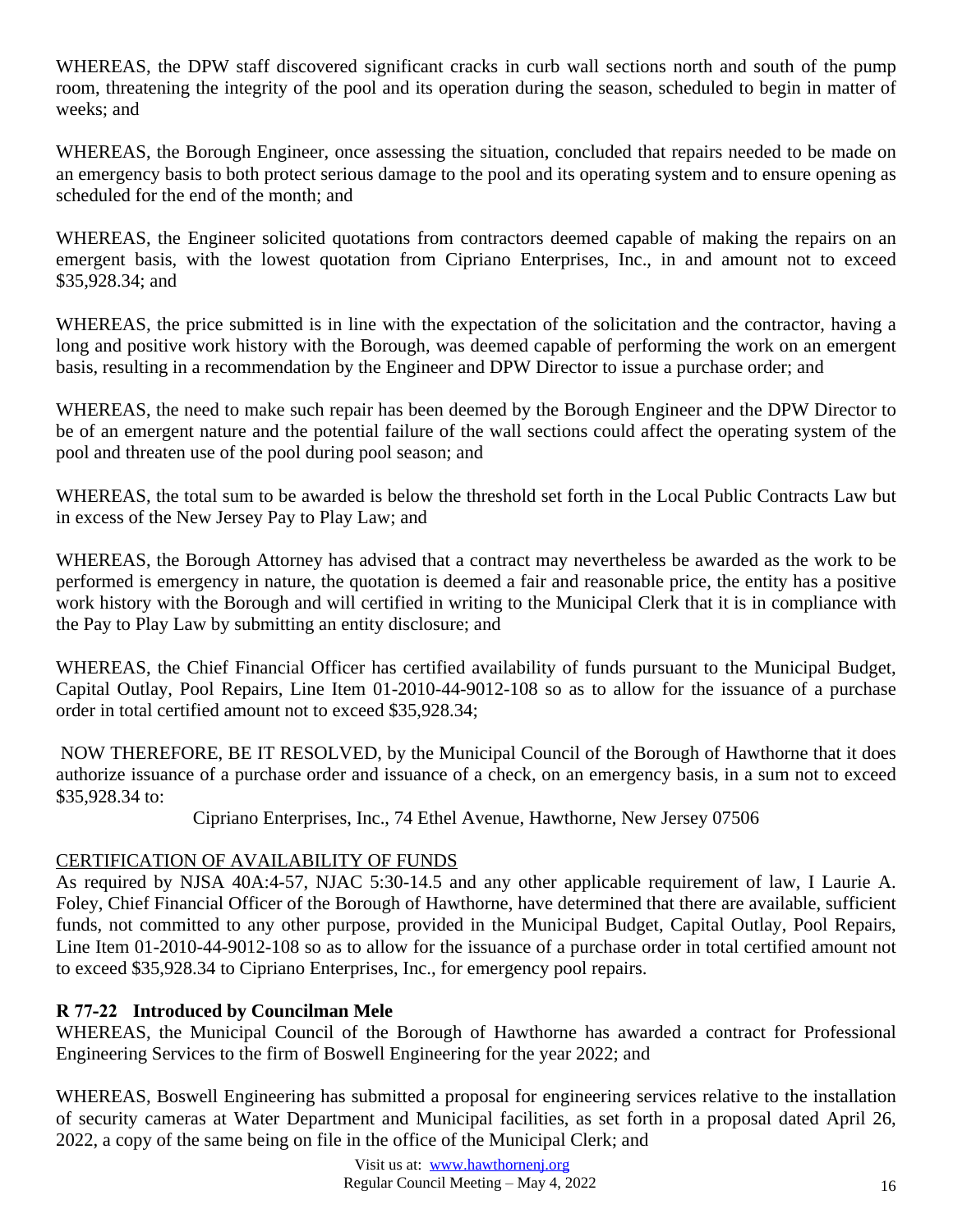WHEREAS, the Administration has recommended the award of a contract in total sum not to exceed \$16,000; and

WHEREAS, the Local Public Contracts Law, N.J.S.A. 40A:11-5 permits a contract for professional services to be awarded without the need for competitive bids but requires that the award of such contract for professional services be publicly advertised; and

WHEREAS, the Administration recommendation of an award of contract to Boswell Engineering relative to the within project is based upon its experience in the field, familiarity with the Borough of Hawthorne and the submission of a contract within the expectation of the solicitation for a quotation; and

WHEREAS, the Chief Financial Officer has certified availability of funds provided in the Municipal Budget, Capital Outlay, Public Safety Equipment/Cameras, Line Item 01-2010-44-9012-106, as to a total certified amount not to exceed \$8,000, and Water Utility, Capital Outlay, Line Item 05-2010-55-5120-098, as to a total certified amount not to exceed \$8,000, so as to allow for the award of a contract in total certified amount not to exceed \$16,000; and

WHEREAS, Boswell Engineering has submitted to the Borough of Hawthorne a duly completed Entity Disclosure Certification which certifies that it has not made any reportable contributions to a political or candidate committee in the Borough of Hawthorne in the previous one year and that it would be prohibited from making any reportable contributions during the term of the contract;

NOW THEREFORE, BE IT RESOLVED, by the Borough Council of the Borough of Hawthorne, County of Passaic, State of New Jersey, as follows:

1. The Mayor and the Clerk of the Borough of Hawthorne are hereby authorized and directed to enter into a contract with Boswell Engineering for Professional Engineering Services in connection with the Installation of Security Cameras at various Water Department and Municipal facilities, in accordance with its proposal, in a sum not to exceed \$16,000.

2. The contract is entered into without competitive bidding as "Professional Service," pursuant to the Local Public Contracts Law as this is a professional service within the meaning of the law.

3. Funding for the award of this contract has been certified by the Chief Financial Officer.

4. Notice of this award or a copy of the Resolution shall be published in the official newspaper of the Borough of Hawthorne within ten (10) days of passage as required.

5. The Business Disclosure Entity Certification shall remain on file with a true copy of this resolution.

## CERTIFICATION OF AVAILABILITY OF FUNDS

As required by NJSA 40A:4-57, NJAC 5:30-14.5 and any other applicable requirement of law, I Laurie A. Foley, Chief Financial Officer of the Borough of Hawthorne, have determined that there are available, sufficient funds, not committed to any other purpose, as provided in the Municipal Budget, Capital Outlay, Public Safety Equipment/Cameras, Line Item 01-2010-44-9012-106, as to a total certified amount not to exceed \$8,000, and Water Utility, Capital Outlay, Line Item 05-2010-55-5120-098, as to a total certified amount not to exceed \$8,000, so as to allow for the award of a contract in total certified amount not to exceed \$16,000 to Boswell Engineering for Engineering Services relative to Installation of Security Cameras at various Water Department and Municipal facilities.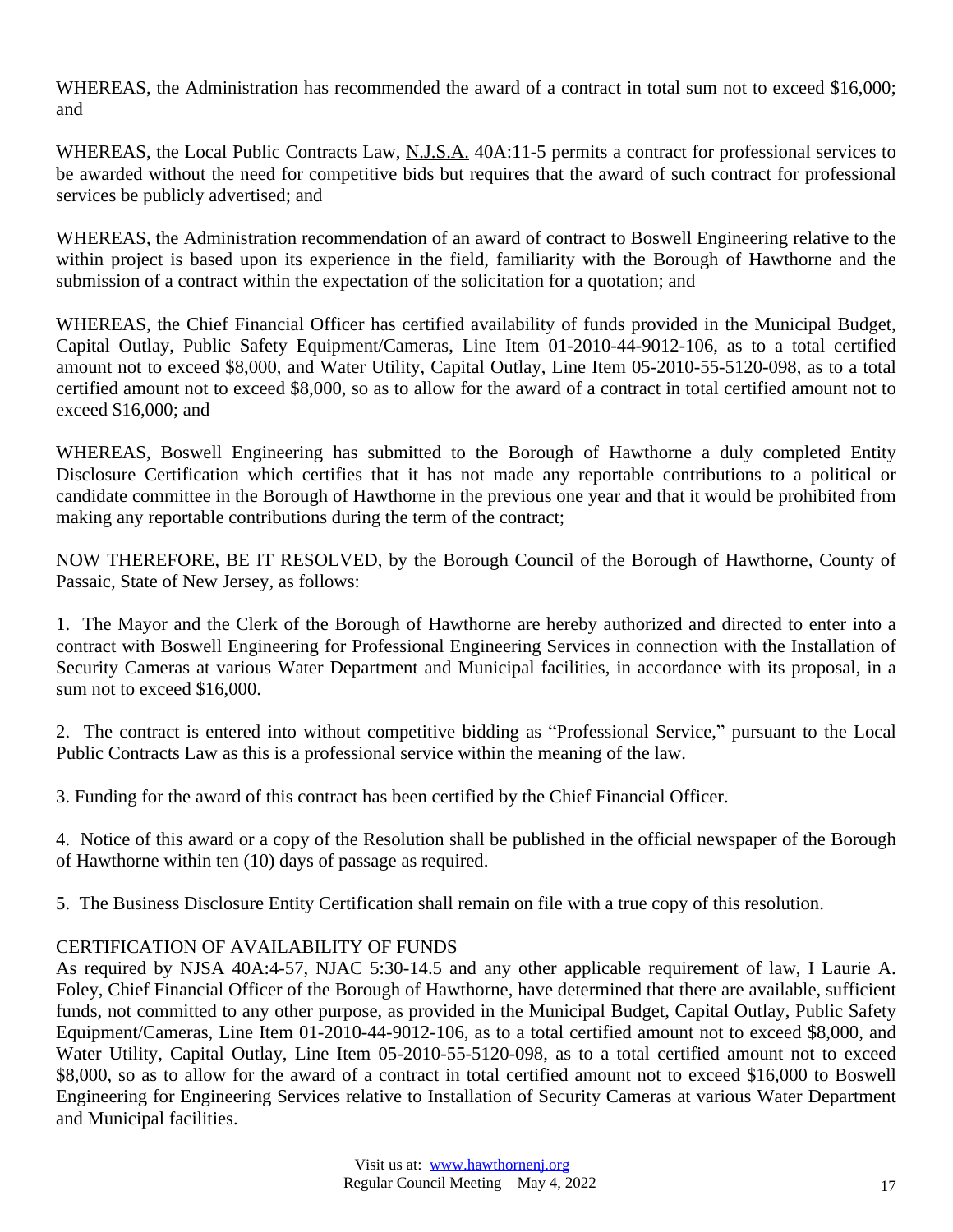### **R 78-22 Introduced by Councilman Mele**

WHEREAS, the Borough of Hawthorne requires trucks for use by its Department of Public Works and the DPW Director has identified a Ford Ranger, available through the Morris County Cooperative Pricing Council (MCCPC), for use by the Department; and

WHEREAS, the MCCPC engaged in a bid process and offered to member public entities the purchase of such vehicle through DFFLM, LLC of Flemington as vendor, at a total price of \$31,343, which is below the suggested manufacturer's retail price; and

WHEREAS, the purchase through MCCPC satisfies the requirements of the Local Public Contracts Law as the price was obtained through a fair and open bid process, and satisfies the New Jersey Pay to Play Law; and

WHEREAS, the Chief Financial Officer has certified availability of funds in the Municipal Budget, Streets and Roads O/E, Line Item 01-2010-26-2902-090, so as to allow for an award of a purchase order in total certified amount of \$31,343;

NOW THEREFORE, BE IT RESOLVED, that the Municipal Council of the Borough of Hawthorne does approve the issuance of a purchase order and payment by way of check in the total sum of \$31,343.00 to DFFLM, LLC, of Flemington, New Jersey, through the MCCPC, for purchase of said vehicle.

#### CERTIFICATION OF AVAILABILITY OF FUNDS

As required by NJSA 40A:4-57, NJAC 5:30-14.5 and any other applicable requirement of law, I Laurie A. Foley, Chief Financial Officer of the Borough of Hawthorne, have determined that there are available, sufficient funds, not committed to any other purpose, provided by the Municipal Budget, Streets and Roads O/E, Line Item 01-2010-26-2902-090, so as to allow for an award of a purchase order in total certified amount of \$31,343.00 to DFFLM, LLC, for the purchase of a Ford Ranger.

### **R 79-22 Introduced by Councilman Mele**

WHEREAS, the Borough of Hawthorne requires trucks for use by its Department of Public Works and the DPW Director has identified a Ford F550 chassis/cab with mason dump body/spreader and plow capability, available through the Morris County Cooperative Pricing Council (MCCPC), for use by the Department; and

WHEREAS, the MCCPC engaged in a bid process and offered to member public entities the purchase of such vehicle through DFFLM, LLC of Flemington as vendor, at a total price of \$81,412, which is below the suggested manufacturer's retail price; and

WHEREAS, the purchase through MCCPC satisfies the requirements of the Local Public Contracts Law as the price was obtained through a fair and open bid process, and satisfies the New Jersey Pay to Play Law; and

WHEREAS, the Chief Financial Officer has certified availability of funds in the Municipal Budget, Streets and Roads O/E, Line Item 01-2010-26-2902-090, so as to allow for an award of a purchase order in total certified amount of \$81,412;

NOW THEREFORE, BE IT RESOLVED, that the Municipal Council of the Borough of Hawthorne does approve the issuance of a purchase order and payment by way of check in the total sum of \$81,412.00 to DFFLM, LLC, of Flemington, New Jersey, through the MCCPC, for purchase of said vehicle.

#### CERTIFICATION OF AVAILABILITY OF FUNDS

As required by NJSA 40A:4-57, NJAC 5:30-14.5 and any other applicable requirement of law, I Laurie A. Foley, Chief Financial Officer of the Borough of Hawthorne, have determined that there are available, sufficient funds, not committed to any other purpose, provided by the Municipal Budget, Streets and Roads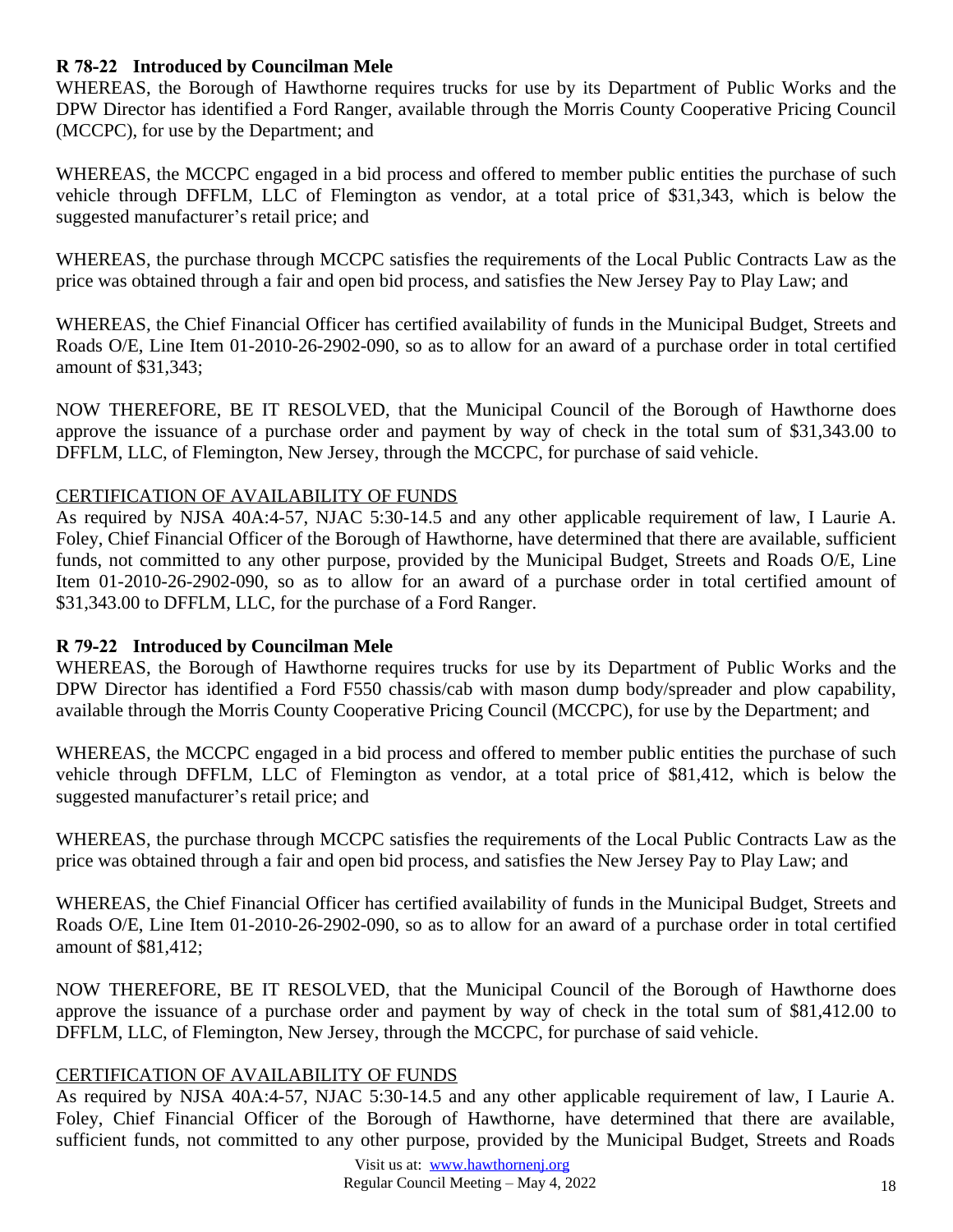O/E, Line Item 01-2010-26-2902-090, so as to allow for an award of a purchase order in total certified amount of \$81,412.00 to DFFLM, LLC, for the purchase of a Ford F550 with mason dump/spreader and plow capability.

## **R 80-22 Introduced by Councilman Mele**

WHEREAS, N.J.S.A. 40A:11-11(5) authorizes contracting units to establish a Cooperative Pricing System and to enter into Cooperative Pricing Agreements for its administration; and

WHEREAS, the Hunterdon County Educational Services Commission, hereinafter referred to as the "Lead Agency " has offered voluntary participation in a Cooperative Pricing System for the purchase of goods and services;

WHEREAS, on May 4, 2022 the governing body of the Borough of Hawthorne, County of Passaic, State of New Jersey duly considered participation in a Cooperative Pricing System for the provision and performance of goods and services;

NOW, THEREFORE BE IT RESOLVED as follows:

This RESOLUTION shall be known and may be cited as the Cooperative Pricing Resolution of the Borough of Hawthorne

Pursuant to the provisions of *N.J.S.A. 40A:11-11(5)*, the Borough Administrator is hereby authorized to enter into a Cooperative Pricing Agreement with the Lead Agency.

The Lead Agency shall be responsible for complying with the provisions of the *Local Public Contracts Law (N.J.S.A. 40A:11-1 et seq.)* and all other provisions of the revised statutes of the State of New Jersey.

This resolution shall take effect immediately upon passage.

## **R 81-22 Introduced by Councilman Mele**

WHEREAS, the Borough of Hawthorne requires trucks for use by its Department of Public Works and the DPW Director has identified a Sand Pro Turf Tractor for use in maintaining fields and other grounds, available through the Hunterdon County Educational Services Commission Cooperative Pricing Council (HCESC), for use by the Department; and

WHEREAS, the HCESC engaged in a bid process and offered to member public entities the purchase of such vehicle through Storr Tractor Company, 3191 Route 22, Somerville, New Jersey, at a total price of \$40,579, under contract number HCESC-CAT/SER-19-03, which is below the suggested manufacturer's retail price; and

WHEREAS, the purchase through HCESC satisfies the requirements of the Local Public Contracts Law as the price was obtained through a fair and open bid process, and satisfies the New Jersey Pay to Play Law; and

WHEREAS, the Chief Financial Officer has certified availability of funds in the Municipal Budget, Maintenance of Parks, Building and Field Maintenance, Line Item 01-2010-28-3572-072, so as to allow for an award of a purchase order in total certified amount of \$40,579;

NOW THEREFORE, BE IT RESOLVED, that the Municipal Council of the Borough of Hawthorne does approve the issuance of a purchase order and payment by way of check in the total sum of \$40,579.00 to Storr Tractor Company of Somerville, New Jersey, through the HCESC, for purchase of said vehicle.

### CERTIFICATION OF AVAILABILITY OF FUNDS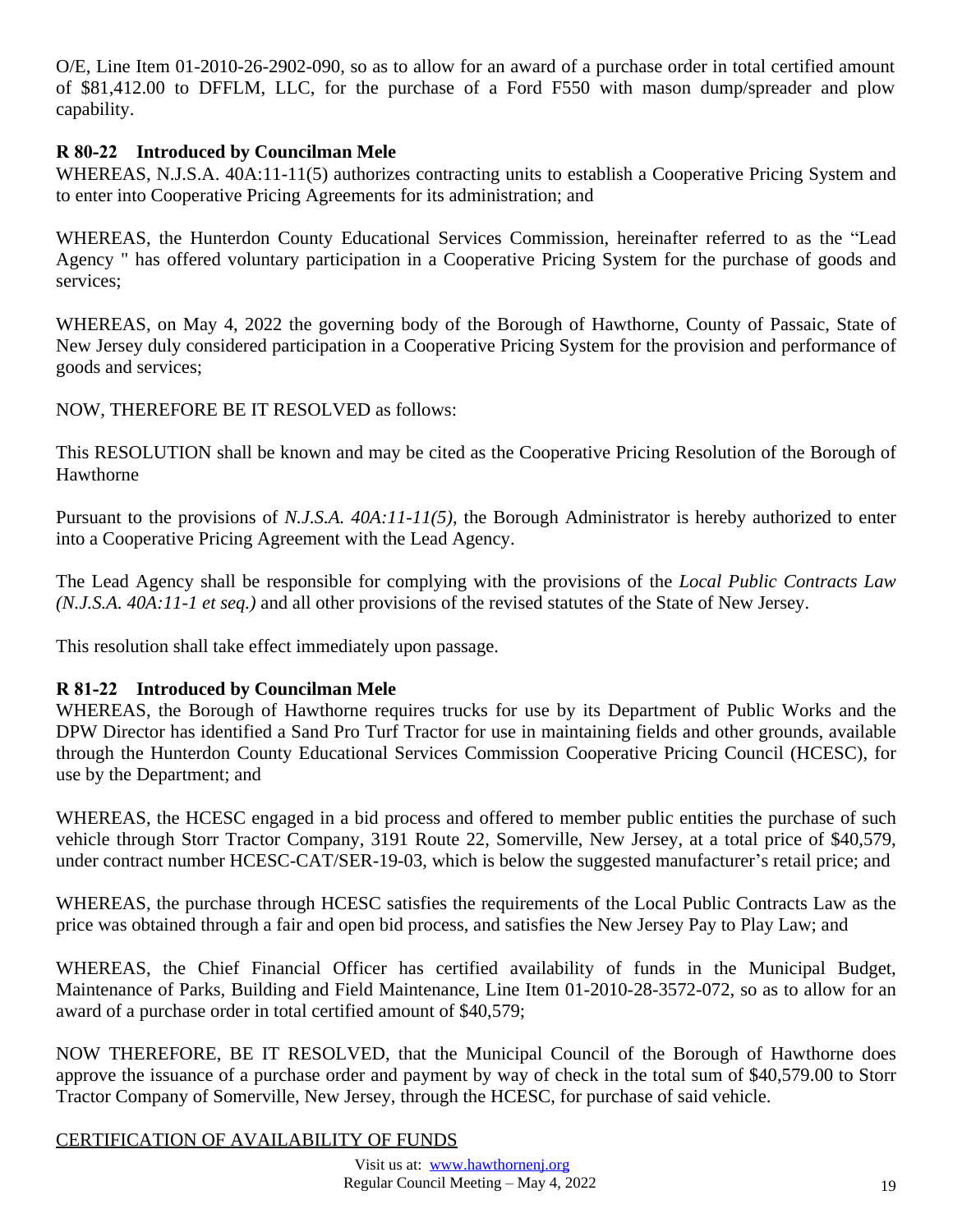As required by NJSA 40A:4-57, NJAC 5:30-14.5 and any other applicable requirement of law, I Laurie A. Foley, Chief Financial Officer of the Borough of Hawthorne, have determined that there are available, sufficient funds, not committed to any other purpose, provided by the Municipal Budget, Maintenance of Parks, Building and Field Maintenance, Line Item 01-2010-28-3572-072, so as to allow for an award of a purchase order in total certified amount of \$40,579.00 to Storr Tractor Company for the purchase of a Sand Pro Turf Tractor.

## **R 82-22 Introduced by Councilman Mele**

WHEREAS, the Borough of Hawthorne requires vehicles for use by its Police Department; and

WHEREAS, the Department and the Borough have identified four available vehicles, specifically 2022 Ford Explorer Police Pursuit vehicles, available Maplecrest Ford, pursuant to a contract through the Morris County Cooperative Pricing Council, at a total price of \$33,603.55 for each and \$134,414.60 in total; and

WHEREAS, the purchase through a County Cooperative Pricing System satisfies the requirements of the Local Public Contracts Law and the New Jersey Pay to Play laws applicable to such purchases; and

WHEREAS, the Chief Financial Officer has certified availability of funds through the Municipal Budget, Police Department O/E, Vehicle Purchases, 01-2010-25-2402-080, so as to allow for an award of a purchase order for the vehicle in total certified amount of \$134,414.60;

NOW THEREFORE, BE IT RESOLVED, that the Municipal Council of the Borough of Hawthorne does approve the issuance of a purchase order and remittance of payment by way of check in the sum of \$134,414.60 to Maplecrest Ford, 102 East Main Street, Mendham, New Jersey 07945.

## CERTIFICATION OF AVAILABILITY OF FUNDS

As required by NJSA 40A:4-57, NJAC 5:30-14.5 and any other applicable requirement of law, I Laurie A. Foley, Chief Financial Officer of the Borough of Hawthorne, have determined that there are available, sufficient funds, not committed to any other purpose, through the Municipal Budget, Police Department O/E, Vehicle Purchases, 01-2010-25-2402-080, so as to allow for an award of a purchase order for the vehicle in total certified amount of \$134,414.60.

## **R 83-22 Introduced by Councilman Mele**

WHEREAS, the Borough of Hawthorne recently completed an analysis of its public safety communications systems and equipment and retained Richard Toornajian of Allegient Wireless, LLC, to complete such study and analysis; and

WHEREAS, Allegient has provided recommendations for a complete system and operations up-grade with professional consulting services set forth in two phases for oversight of such up-grade; and

WHEREAS, Allegient submitted a quotation, dated December 23, 2021, with a price, based upon estimated hourly consultation services, not to exceed \$47,400 for Phase I, and \$44,400 for Phase II; and

WHEREAS, the Municipal Council, pursuant to R 28-22, awarded a contract for Phase I of such services to Allegient in an amount not to exceed \$47,400; and

WHEREAS, the Administration now recommends the award of a contract for Phase II of the project, as set forth in the quotation cited above, in an amount not to exceed \$44,400; and

WHEREAS, the services to be provided are highly specialized and fall into the category of extraordinary, unspecifiable services, not capable of being solicited through a bidding process; and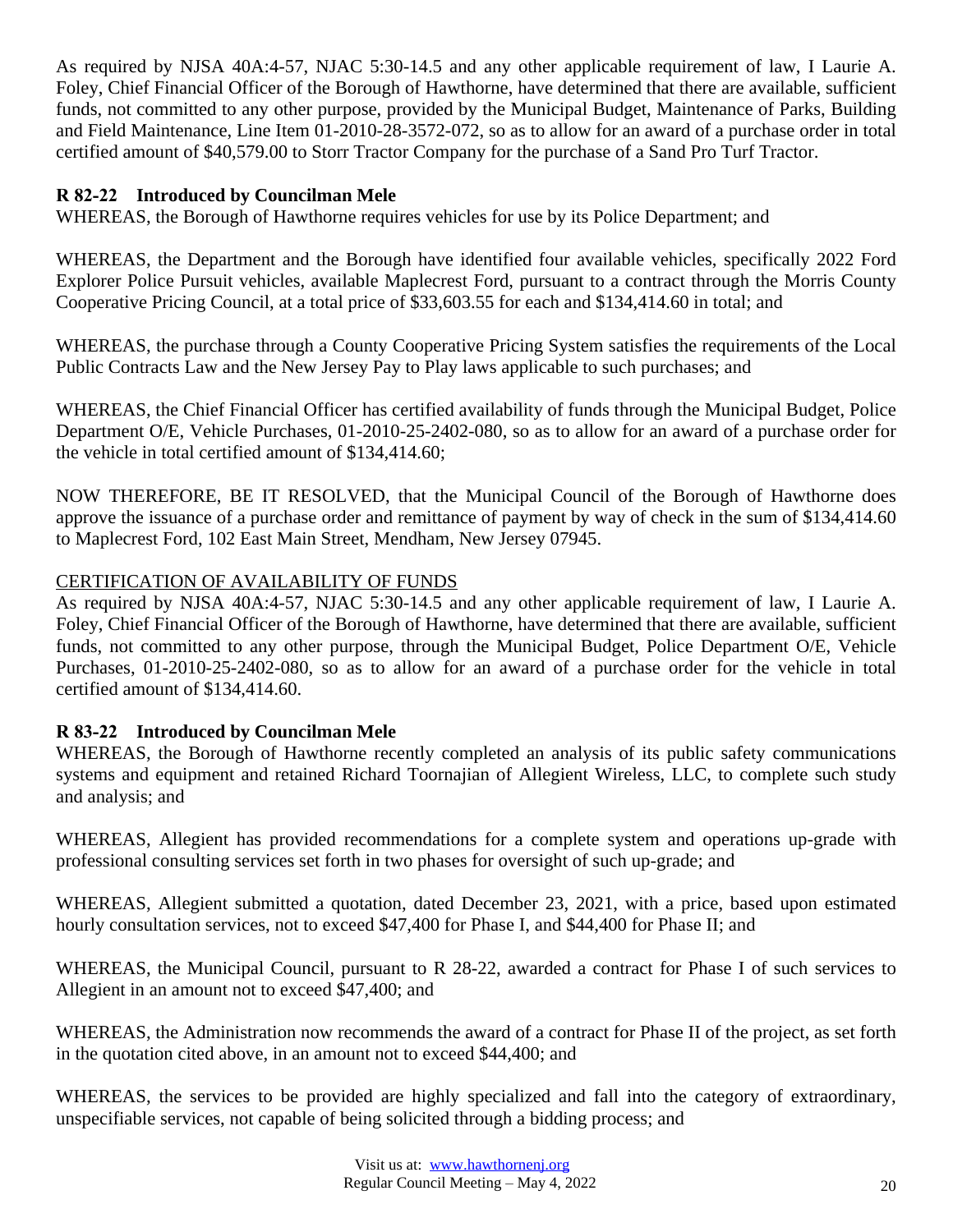WHEREAS, the amount of the quotation is above the threshold set forth in the Local Public Contracts Law, particularly when aggregated as to both phases, and above the New Jersey Pay to Play Law limitation; and

WHEREAS, the Borough Attorney has concluded that an award may nevertheless be made as the services to be rendered are extraordinary and unspecifiable and the vendor has submitted to the Borough Clerk certification that it has not made reportable contributions that would bring any contract under the Pay to Play Law; and

WHEREAS, the Administration recommends of an award of contract as the vendor has significant experience in the field, recent very positive experience with the Borough as a consultant regarding police radio issues and completion of an analysis of all public safety communication systems, and submission of a quotation setting forth a scope of services and hourly rate deemed reasonable; and

WHEREAS, the Chief Financial Officer has certified availability of funds through the Municipal Budget, Telephone Charges, Line Item 01-2010-31-4402-081, so as to allow for issuance of a purchase order or contract in the total certified amount not to exceed \$44,400;

NOW THEREFORE, BE IT RESOLVED, by the Municipal Council of the Borough of Hawthorne that it does authorize the issuance of a purchase order or contract to Allegient Wireless, LLC, 20 Normandy Drive, Jackson, New Jersey, for Phase II of the Public Safety Communications Equipment and Operations up-grade, in accordance with its quotation incorporated by reference, with total cost not to exceed \$44,400 as follows:

1. The Mayor and the Clerk of the Borough of Hawthorne are hereby authorized and directed to enter into a contract with Allegient Wireless, LLC in accordance with its proposal made part hereof.

2. The contract is entered into without competitive bidding as "Extraordinary, Unspecifiable Services," pursuant to the Local Public Contracts Law as the same is highly specialized and falls within the meaning of the law.

3. The award of this contract is subject to certification of funds by the Chief Financial Officer as set forth below.

4. Notice of this award or a copy of the Resolution shall be published in the official newspaper of the Borough of Hawthorne within ten (10) days of passage as required.

5. The Business Disclosure Entity Certification and Determination of Value shall be placed on file with a true copy of this resolution.

#### . CERTIFICATION OF AVAILABILITY OF FUNDS

As required by NJSA 40A:4-57, NJAC 5:30-14.5 and any other applicable requirement of law, I Laurie A. Foley, Chief Financial Officer of the Borough of Hawthorne, have determined that there are available, sufficient funds, not committed to any other purpose, so as to allow the issuance of a purchase order or contract to Allegient Wireless, LLC, under the Municipal Budget, Telephone Charges, Line Item 01-2010-31-4402-081 in total certified amount not to exceed \$44,400.

### **R 84-22 Introduced by Councilman Mele**

WHEREAS, the Borough of Hawthorne solicited bids for the 2022 Road Program, all in accordance with plans and specifications prepared by its Municipal Engineer, and received and opened such bids on April 28, 2022; and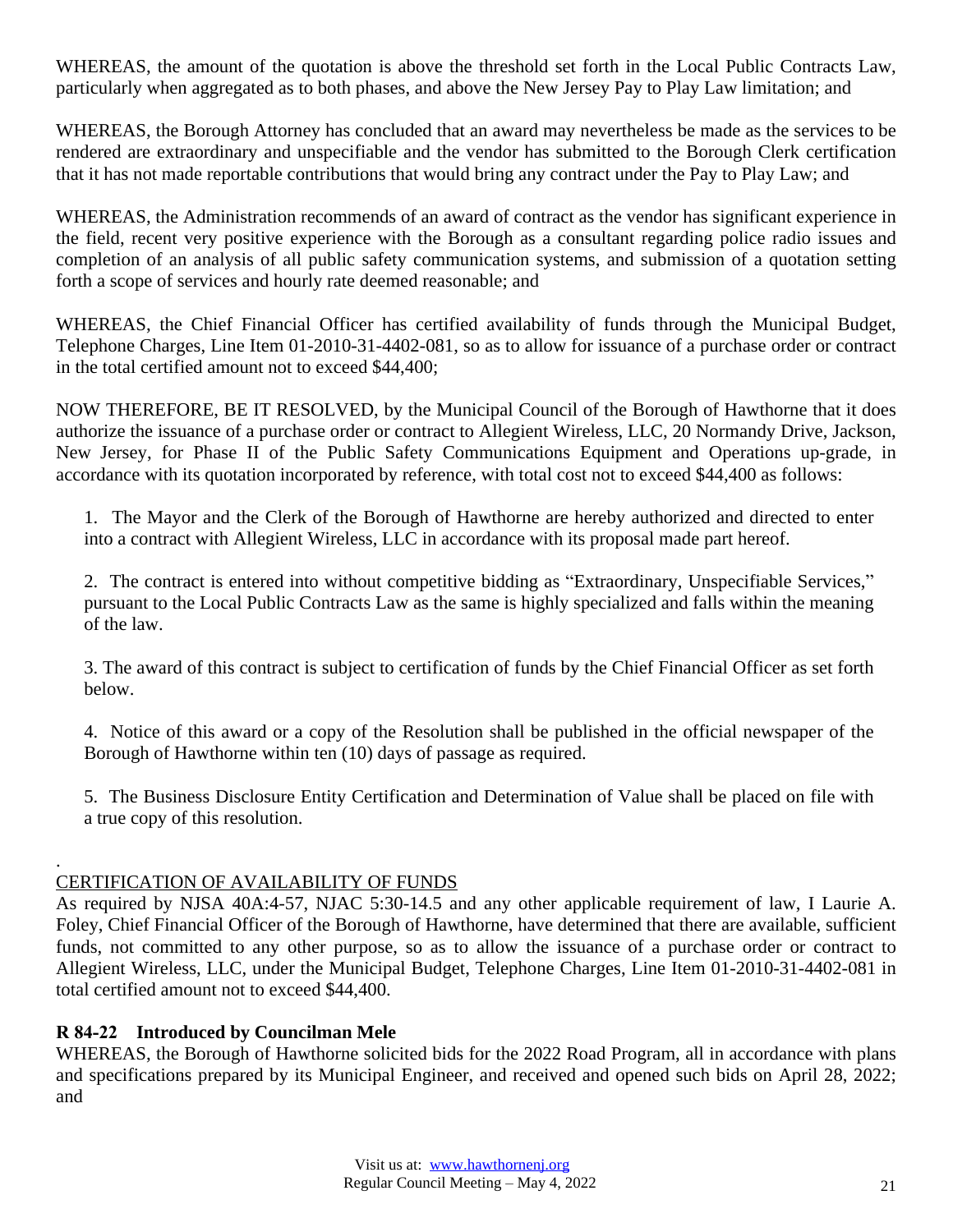WHEREAS, the bid solicitation consisted of a base bid for milling, paving and curb replacement, as well as spot sidewalk repair and drainage improvements at various identified locations; installation of curb ramps pursuant to a CDBG grant at various identified locations; and replacement and installation of sidewalks and driveway aprons at various identified locations with a portion of the same to be assessed to residents; and

WHEREAS, there were two bid alternates the first being milling, paving and curb replacement on Ruth Avenue and a portion of Florence Avenue; and the second being milling, paving and curb replacement on Sicomac Avenue, Gibraltar Place and Clara Place; and

WHEREAS, five bids were received, with the apparent low bid for the base bid together with the two bid alternates being submitted by D&L Paving Contractors, Inc., in total sum of \$1,066,360.79; and

WHEREAS, the bids were reviewed by the Borough Attorney, who found that the bids of the three lowest bidders were responsive to the bid solicitation and compliant with the Local Public Contracts Law; and

WHEREAS, the amounts of the bids, including the bid alternates, were within the expectation of the solicitation and the estimate prepared by the Borough Engineer; and

WHEREAS, the Administration, in consultation with the Borough Engineer, has determined to award a contract for the base bid plus all bid alternates as the same is within the funding available for the project and while the Borough has no work history with this vendor, the Borough Engineer has reported positively on its work product; and

WHEREAS, the Chief Financial Officer has certified availability of funds pursuant to Bond Ordinances 2288- 22 and 2289-22 so as to allow for the award of contract in total certified amount of \$1,066,360.79.

NOW, THEREFORE, BE IT RESOLVED, by the Municipal Council of the Borough of Hawthorne, that it does award a contract to:

D&L Paving Contractors, Inc., 675 Franklin Avenue, Nutley, New Jersey 07110

in accordance with its bid, as to a base bid and bid alternates, all incorporated herein by reference, at a price of \$1,066,360.79, and does authorize the Mayor and the Clerk to execute and deliver a contract to the said entity upon approval as to form by the Borough Attorney.

## CERTIFICATION OF AVAILABILITY OF FUNDS

As required by NJSA 40A:4-57, NJAC 5:30-14.5 and any other applicable requirement of law, I Laurie Foley, Chief Financial Officer of the Borough of Hawthorne, have determined that there are available, sufficient funds, not committed to any other purpose, provided by Bond Ordinances 2288-22 and 2289-22 so as to allow for the award of contract in total certified amount of \$1,066,360.79 to D&L Paving Contractors, Inc., for the 2022 Road Program and Local Assessment portion thereof.

## **R 85-22 Introduced by Councilman Mele**

WHEREAS, the Borough of Hawthorne is committed to the continued improvement of our land use practices and planning policies as an essential component of overall sustainability, promoting our social, environmental, and economic well being; and

WHEREAS, the Borough is committed to preserve and protect the residential character, the existing density of the community, and to reinforce the Borough's established commercial and industrial areas; and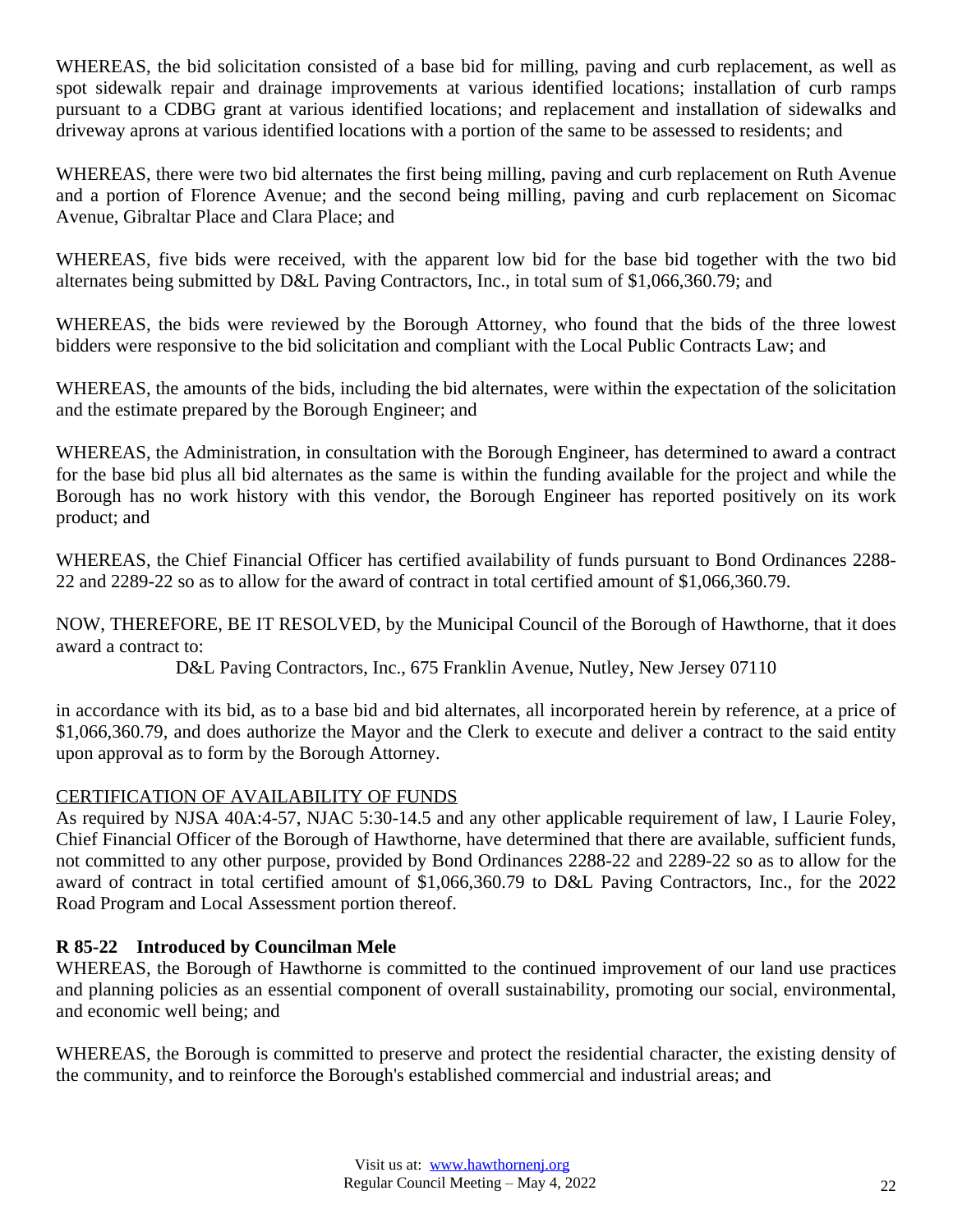WHEREAS, well planned land use can create transportation choices, provide for a range of housing options, create walkable communities, preserve open space, provide for adequate recreation, and allow for the continued protection and use of vital natural resources; and

WHEREAS, this resolution reflects the Borough of Hawthorne's commitment to many practices and policies that promote a more sustainable community through education, community feedback, environmental stewardship, reduced consumption, healthy lifestyles; and

NOW THEREFORE, We the Borough of Hawthorne resolve to take the following steps with regard to our municipal land-use decisions with the intent of making the Borough of Hawthorne a truly sustainable community. It is our intent to include these principles in the next master plan revision and reexamination report and to update our land-use zoning, natural resource protection, and other ordinances accordingly.

Regional Cooperation - We pledge to reach out to administrations of our neighboring municipalities concerning land-use decisions, and to take into consideration regional impacts when making land-use decisions.

Transportation Choices - We pledge to create transportation choices with a Complete Streets approach by considering all modes of transportation, including walking, biking, transit and automobiles, when planning transportation projects and reviewing development applications. We will reevaluate our parking with the goal of limiting the amount of required parking spaces, promoting shared parking and other innovative parking alternatives, and encouraging structured parking alternatives where appropriate.

Natural Resource Protection - We pledge to take action to protect the natural resources of the State for environmental, recreational and agricultural value, avoiding or mitigating negative impacts to these resources. Further, we pledge to complete an Environmental Resource Inventory when feasible to identify and assess the extent of our natural resources and to link natural resource management and protection to carrying capacity analysis, land-use and open space planning.

Mix of Land Uses - We pledge to use our zoning power to allow for a mix of residential, retail, commercial, recreational and other land use types in areas that make the most sense for our municipality and the region, particularly in downtown and town center areas.

Housing Options - We pledge, through the use of our zoning and revenue generating powers, to foster a diverse mix of housing types and locations, including single- and multi-family, for-sale and rental options, to meet the needs of all people at a range of income levels.

Green Design - We pledge to incorporate the principles of green design and renewable energy generation into municipal buildings to the extent feasible and when updating our site plan and subdivision requirements for residential and commercial buildings.

Municipal Facilities Siting - We pledge, to the extent feasible, to take into consideration factors such as walkability, bikability, greater access to public transit, proximity to other land-use types, and open space when locating new or relocated municipal facilities.

Council President Matthews entertained a motion to adopt consent agenda resolutions R 74-22 through R 85-22, motion by Councilman Mele, seconded by Councilwoman Sasso.

Discussion

Council President Matthews explained on R 77-22 there really isn't a total amount yet but the total will be based on affordability.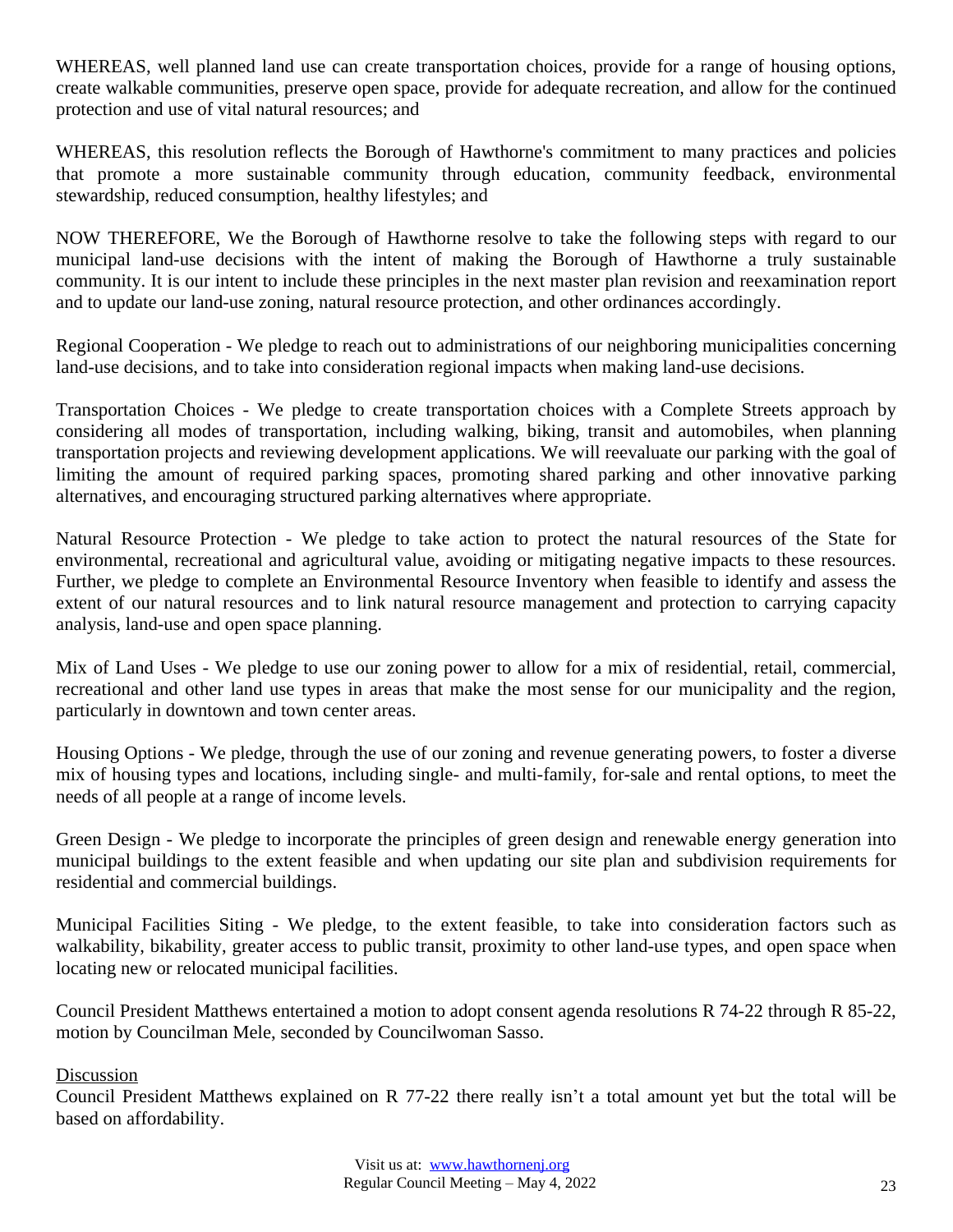On roll call, all voted yes with the exception of Councilman Sciarra who abstained on R 81-22, motion carried.

## **REPORTS OF SPECIAL COUNCIL COMMITTEES**

Councilman Mele thanked Borough Clerk Fernandez, Municipal Alliance Coordinator, and the Mayor's Administrative Assistant, Ellen Brogno, for a successful dinner at the high school for the senior citizens.

Councilwoman Sasso acknowledged the passing of Tommy Renzo, thoughts and prayers go out to his son and wife. She reported, although wasn't able to attend, the HVAC 90<sup>th</sup> Gala was a great success, the members thanked the Mayor and Council for their support. This past Saturday they held their annual Tag Day, members thanked everyone in the Borough who donated. Beginning on May 15<sup>th</sup> the HVAC celebrates EMS week, their 47th annual National EMS week. This years' theme is "Rising to the Challenge" meaning our EMT's rise to the challenges facing them as they continue to respond, support and care for those in need. During EMS week, starting May 15<sup>th</sup> through May 22<sup>nd</sup>, several of our local restaurants will be participating in a give back. A portion of everyone's bills will be given back to the Corps. Details of participating restaurants can be found on the Corps.' Facebook page and also on their website.

Councilman Bennett reported the Public Works Committee is going back to regular monthly meetings beginning on the 16<sup>th</sup> of May at 6:00pm. On behalf of the Public Safety Committee, he attended along with Councilwoman Laiosa and Councilman Sciarra, the Junior Police Academy graduation last night. He gave kudos to the Police Department for a fantastic program and the kids learn a lot about the police.

Councilwoman Laiosa thanked everyone, including her commissioners, for attending the 30<sup>th</sup> Cel-Earth-Bration event at the Hawthorne Pool Complex. She acknowledged the partnerships with the Shade Tree Commission, Historical Society, World Paper USA, St. Josephs Health, and Hawthorne Stigma Free. There was a plant swap, a BMW electric vehicle, Pappy's Juice Bar, Hawthorne Boys & Girls Club, Snakes & Scales who performed two shows. A special thank you to our DPW, Maureen and Linda, Brian and Bill, for getting the pool complex together. More than likely the event will be held in the schools again even though the feedback was positive having it at the pool complex. The Shade Tree Commission will be having a movie at the Hawthorne Library called "Call of the Forest" on April 23<sup>rd</sup>, the next one is tomorrow night, May 5<sup>th</sup> at 6:00pm and May 14<sup>th</sup> at 2:00pm. It is a movie dedicated to protecting the Earth and promoting the planting of native trees.

Councilman Sciarra reported the Board of Education held a budget meeting on April 26<sup>th</sup>, the initial increase would have been 2.5%, however, the Board availed themselves of some bank cap of \$281,000 that was available to them that would have expired. They also had a decrease in their debt service line which brought the budget within the statutory 2% tax levy increase. The next board meeting will be at 7:00pm on May 10<sup>th</sup> at the Hawthorne High School. He would also like to set up a tentative ordinance meeting with the Mayor on May 19th at 4:30.

Council President Matthews reported the Chamber of Commerce held its grand reopening that was attended my many. He urged businesses to become members if they aren't already. At the Planning Board meeting last night, the Goffle Road Application continued, they presented a redesigned plan for new and improved underground storage for water retainage. More modifications were requested and will be discussed at the June 7 th or June 21st meetings.

# **BILLS**

| <b>Vendor Name</b>   | <b>Description</b>           | Amount   | Check Id |
|----------------------|------------------------------|----------|----------|
| ACTION DATA SERVICES | PAYROLL PR#8 4/22/22         | 512.76   | 31335    |
| ACTION DATA SERVICES | PAYROLL PR#8 4/22/22         | 128.19   | 42641    |
| ACTION DATA SERVICES | 2021 ACA IMPL FEES FORM 1095 | 3.120.60 | 31335    |
| ACTION DATA SERVICES | 2021 ACA IMPL FFFS FORM 1095 | 780.15   | 42641    |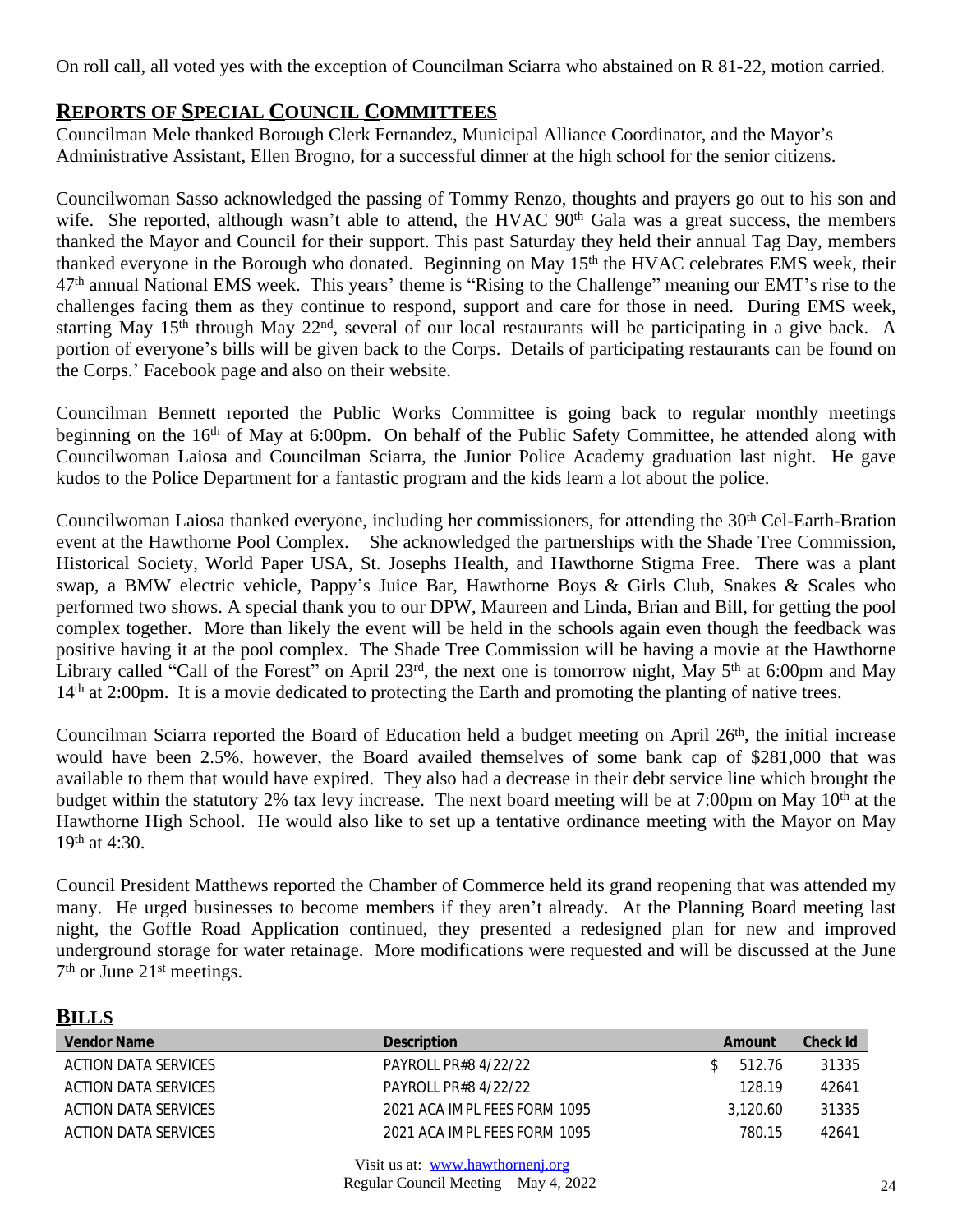| <b>ACTION DATA SERVICES</b>         | PAYROLL PR#7 4/8/22              | 471.58    | 31335 |
|-------------------------------------|----------------------------------|-----------|-------|
| <b>ACTION DATA SERVICES</b>         | PAYROLL PR#7 4/8/22              | 117.90    | 42641 |
| ALBI PROTECTIVE COATINGS LLC        | FIELD PAINT & SUPPLIES           | 2,300.00  | 31336 |
| AMERICAN TRAFFIC & STREET SIGN      | STREET DEDICATION SIGNS (3)      | 23.45     | 31337 |
| AMERICAN TRAFFIC & STREET SIGN      | STREET DEDICATION SIGNS (3)      | 180.00    | 31337 |
| ANYPROMO, INC.                      | SHADE TREE GIVE-AWAYS            | 1,305.10  | 31338 |
| ANYPROMO, INC.                      | SHADE TREE GIVE-AWAYS            | 410.51    | 31338 |
| ANYPROMO, INC.                      | SHADE TREE GIVE-AWAYS            | 606.70    | 31338 |
| ANYPROMO, INC.                      | RECYCLING GIVE-A-WAYS            | 244.30    | 160   |
| ANYPROMO, INC.                      | RECYCLING GIVE-A-WAYS            | 766.97    | 160   |
| ANYPROMO, INC.                      | RECYCLING GIVE-A-WAYS            | 523.19    | 160   |
| ASLAN & COMPANY, INC.               | POLICE DPT. JANITORIAL SERVICE   | 834.75    | 31339 |
| <b>BOB'S TIRES &amp; WHEELS INC</b> | TIRE REPAIRS DPW VEHICLES        | 20.00     | 31340 |
| BOB'S TIRES & WHEELS INC            | TIRE REPAIRS DPW VEHICLES        | 20.00     | 31340 |
| <b>BOROUGH OF FAIR LAWN</b>         | TRAFFIC LIGHT LIN WAG 1ST QTR    | 100.36    | 31341 |
| <b>BOROUGH OF FAIR LAWN</b>         | TRAFFIC LIGHT LIN WAG 1ST QTR    | 102.95    | 31341 |
| BOSWELL ENGINEERING, INC            | PSEF GAS MAIN REPLACEMENT R150   | 1,864.00  | 31342 |
| BOSWELL ENGINEERING, INC            |                                  | 5,000.00  | 31342 |
| BRAEN SUPPLY INC                    | DPW CEMENT & GRAVEL PRODUCTS     | 71.30     | 31343 |
| <b>BRIAN DAVENPORT</b>              | SERVICE CALL IRRIGATION WAG 1    | 1,109.95  | 31345 |
| <b>BRIAN DAVENPORT</b>              | SERVICE CALL IRRIGATION WAG 1    | 356.00    | 31345 |
| BROOKDALE COMMUNITY COLLEGE         | TECHNICAL ASSISTANT COURSE       | 519.00    | 31346 |
| BROWN'S JANITORIAL SUPPLY           | JANITORIAL SUPPLIES-BORO HALL    | 94.00     | 31347 |
| BROWN'S JANITORIAL SUPPLY           | JANITORIAL SUPPLIES-BORO HALL    | 202.15    | 31347 |
| <b>CINTAS CORP</b>                  | BORO HALL RUG SRV DOOR MATS      | 227.79    | 31348 |
| CIPRIANO ENTERPRISES, INC.          | SAFETY ISSUES ROYAL AVE          | 13,845.00 | 31349 |
| <b>CITY OF PATERSON</b>             | HEALTHSVC CONTRACT 7/1-6/30/22   | 22,855.00 | 31350 |
| <b>COMMUNICATION SPECIALISTS</b>    | RADIO REPAIR                     | 35.00     | 31351 |
| <b>COMMUNICATION SPECIALISTS</b>    | RADIO REPAIR                     | 35.00     | 31351 |
| <b>COMMUNICATION SPECIALISTS</b>    | RADIO REPAIR                     | 595.00    | 31351 |
| COMMUNITY SERVICE GARAGE            | 2022 DRAW DOWN ACCOUNT           | 1,133.00  | 31352 |
| CUSTOMINK, LLC                      | SUPPLIES FOR JR PD ACADEMY       | 378.75    | 161   |
| DARRYL W. SISS                      | CONTRACT FEE FEB AND MARCH       | 916.66    | 31353 |
| DARRYL W. SISS                      | CONTRACT FEE FEB AND MARCH       | 916.66    | 31353 |
| DUNKIN DONUTS/SHARON DONUT INC      | JR. POLICE ACADEMY               | 116.70    | 5869  |
| ED MAHONEY                          | EYE GLASS SELF                   | 250.00    | 31354 |
| ELLIOTT LEWIS CORP                  | DISPATCH WALL UNITSRVC CALL      | 565.00    | 31355 |
| ELVIN AUTOMOTIVE SERVICES           | <b>VARIOUS VEHICLE REPAIRS</b>   | 870.00    | 31356 |
| ELVIN AUTOMOTIVE SERVICES           | <b>VARIOUS VEHICLE REPAIRS</b>   | 182.00    | 31356 |
| FDR HITCHES LLC                     | TRUCK REPAIRS FOR DPW-ROAD       | 1,330.67  | 31357 |
| FED EX                              | FED EX TO POLICE                 | 2.19      | 31358 |
| FIREFIGHTER ONE LLC                 | <b>ENGINE 4 AC REPAIR</b>        | 500.00    | 31359 |
| GRAINGER, INC                       | FIRST AID KITS                   | 473.20    | 31360 |
| H <sub>2</sub> M                    | CORRECTION ACTION PLAN WATER     | 4,865.50  | 42642 |
| HAWTHORNE BOARD OF EDUCATION        | SCHOOL SECURITY JAN 2022         | 8,550.00  | 31361 |
| HAWTHORNE PROJECT GRADUATION C      | MUNICIPAL ALLIANCE HHS PROJ      | 1,000.00  | 162   |
| IDSAUTOSHRED                        | COMMUNITY SHRED DAY              | 750.00    | 31362 |
| <b>IIMC</b>                         | MEMB THRU 6/30/23 L FERNANDEZ    | 175.00    | 31363 |
| INTERACTIVE DATA, LLC               | IDI YEARLY MAINTENANCE           | 50.00     | 31364 |
|                                     | Visit us at: www.hawthornenj.org |           |       |
|                                     |                                  |           |       |

Regular Council Meeting – May 4, 2022 25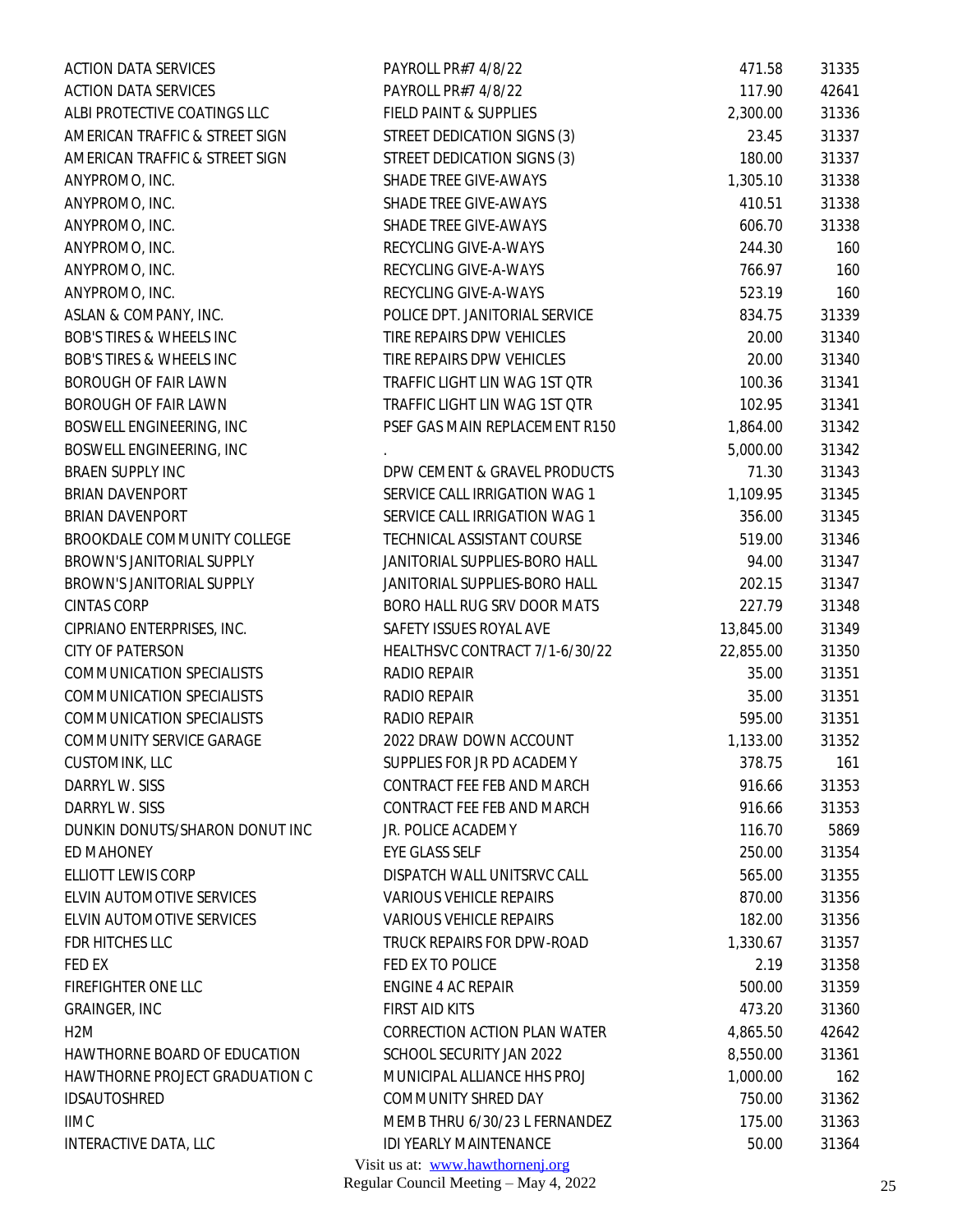| <b>JAMES SODER</b>             | EYE EXAM GLASSES SELF            | 115.00    | 31365 |
|--------------------------------|----------------------------------|-----------|-------|
| <b>JAMES SODER</b>             | EYE EXAM GLASSES SELF            | 250.00    | 31365 |
| <b>JASON MINCH</b>             | JR. POLICE ACADEMY               | 38.98     | 5870  |
| <b>JOSEPH CARR</b>             | LEADERSHIP TRAINING              | 370.00    | 31366 |
| <b>JOSEPH CARR</b>             | WINDO TINT & SOUNDS              | 90.00     | 31366 |
| LIFE STORAGE                   | RENTAL 5/17-6/17/22 UNIT 3016    | 344.00    | 31385 |
| LINCOLN LANDSCAPING INC.       | LANDSCAPING BORO HALL            | 1,224.00  | 31367 |
| LINCOLN LANDSCAPING INC.       | LANDSCAPING AT THE LIBRARY       | 1,224.00  | 31367 |
| LONGO ELETRC & MECHANICAL INC  | PUMP & SERVICE INSPECTION        | 2,390.00  | 42643 |
| LONGO ELETRC & MECHANICAL INC  | PUMP & SERVICE INSPECTION        | 1,160.00  | 42643 |
| LONGO ELETRC & MECHANICAL INC  | PUMP & SERVICE INSPECTION        | 9,800.00  | 42643 |
| LONGO ELETRC & MECHANICAL INC  | N.S. EFFLUENT PUMP#1             | 15,546.00 | 42643 |
| <b>METLIFE</b>                 | MAY 2022                         | 307.92    | 31368 |
| NEW JERSEY FIRE EQUIPMENT CO.  | <b>SCBA REPAIRS</b>              | 319.45    | 31369 |
| NEW JERSEY FIRE EQUIPMENT CO.  | <b>SCBA REPAIRS</b>              | 290.65    | 31369 |
| NICHOLAS TAFURI                | MUNICIPAL ALLIANCE FY22 GRANTS   | 66.65     | 163   |
| NICHOLAS TAFURI                | MUNICIPAL ALLIANCE FY22 GRANTS   | 35.51     | 5871  |
| NJ MOTOR VEHICLE COMMISSION    | REG 2022 ELGIN 3WHEEL SWEEPER    | 60.00     | 31371 |
| <b>NJCM</b>                    | 2022 NJCM CONFERENCE OF MAYORS   | 420.00    | 31370 |
| NORTH JERSEY MEDIA GROUP INC   | ORD'S AND BIDS                   | 52.20     | 31372 |
| NORTH JERSEY MEDIA GROUP INC   | ORD'S AND BIDS                   | 48.60     | 31372 |
| NORTH JERSEY MEDIA GROUP INC   | ORD'S AND BIDS                   | 96.30     | 31372 |
| NORTH JERSEY MEDIA GROUP INC   | ORD'S AND BIDS                   | 52.20     | 1259  |
| NORTH JERSEY MEDIA GROUP INC   | ORD'S AND BIDS                   | 171.90    | 3874  |
| NORTH JERSEY MEDIA GROUP INC   | ZONING BD MINUTES                | 24.32     | 31372 |
| NY SUSQUEHANA & WESTERN RAILWA | ANN FEE LEASE 6/1/22-5/31/23     | 1,420.07  | 31373 |
| OAKLAND MARINE & EQUIPMENT INC | OUT DOOR POWER EQUIPMENT         | 102.50    | 31374 |
| OAKLAND MARINE & EQUIPMENT INC | OUT DOOR POWER EQUIPMENT         | 192.00    | 31374 |
| OCCUPATIONAL MEDICAL ASSO      | NEW MEMBER TESTING PHYSICAL      | 500.00    | 31375 |
| OCCUPATIONAL MEDICAL ASSO      | NEW MEMBER TESTING BLOODWORK     | 200.00    | 31375 |
| OCCUPATIONAL MEDICAL ASSO      | NEW MEMBER TESTING DRUG TEST     | 350.00    | 31375 |
| P & A AUTO PARTS, INC          | AUTO SUPPLIES ROAD-EQUIPMENT     | 108.97    | 31376 |
| P & A AUTO PARTS, INC          | AUTO SUPPLIES ROAD-EQUIPMENT     | 50.95     | 31376 |
| P & A AUTO PARTS, INC          | AUTO SUPPLIES ROAD-EQUIPMENT     | 35.32     | 31376 |
| P & A AUTO PARTS, INC          | AUTO SUPPLIES ROAD-EQUIPMENT     | 164.78    | 31376 |
| P & A AUTO PARTS, INC          | AUTO SUPPLIES ROAD-EQUIPMENT     | 64.79     | 31376 |
| P.M. CONSULTANTS, LLC          | <b>FINANCE MATTERS</b>           | 2,500.00  | 31377 |
| P.M. CONSULTANTS, LLC          | <b>FINANCE MATTERS</b>           | 1,121.88  | 42644 |
| P.M. CONSULTANTS, LLC          | <b>FINANCE MATTERS</b>           | 1,121.87  | 31377 |
| POST & KELLY ELECTRIC CO, INC  | POOL CHLORINE SENSOR             | 985.00    | 31378 |
| PREFERRED BUSINESS SYSTEMS     | 4500 FOLDER/INSERTER             | 11,700.00 | 42645 |
| PREFERRED BUSINESS SYSTEMS     | RELAY 4500 YRLY MAINTEN SRV      | 1,700.00  | 42645 |
| PREFERRED BUSINESS SYSTEMS     | PREFORATED POST STRIPS           | 86.77     | 31379 |
| PUBLIC SERV ELEC & GAS         | ELECTRIC THRU MARCH 2022         | 14,330.32 | 31380 |
| PUBLIC SERV ELEC & GAS         | ELECTRIC THRU MARCH 2022         | 876.52    | 31380 |
| PUBLIC SERV ELEC & GAS         | ELECTRIC THRU MARCH 2022         | 29,389.71 | 42646 |
| PUBLIC SERV ELEC & GAS         | ELECTRIC THRU MARCH 2022         | 13,652.56 | 31380 |
| REDICARE LLC                   | <b>FIRST AID</b>                 | 432.76    | 31381 |
| REDICARE LLC                   | <b>FIRST AID</b>                 | 70.50     | 42647 |
|                                | Visit us at: www.hawthornenj.org |           |       |
|                                |                                  |           |       |

Regular Council Meeting – May 4, 2022 26